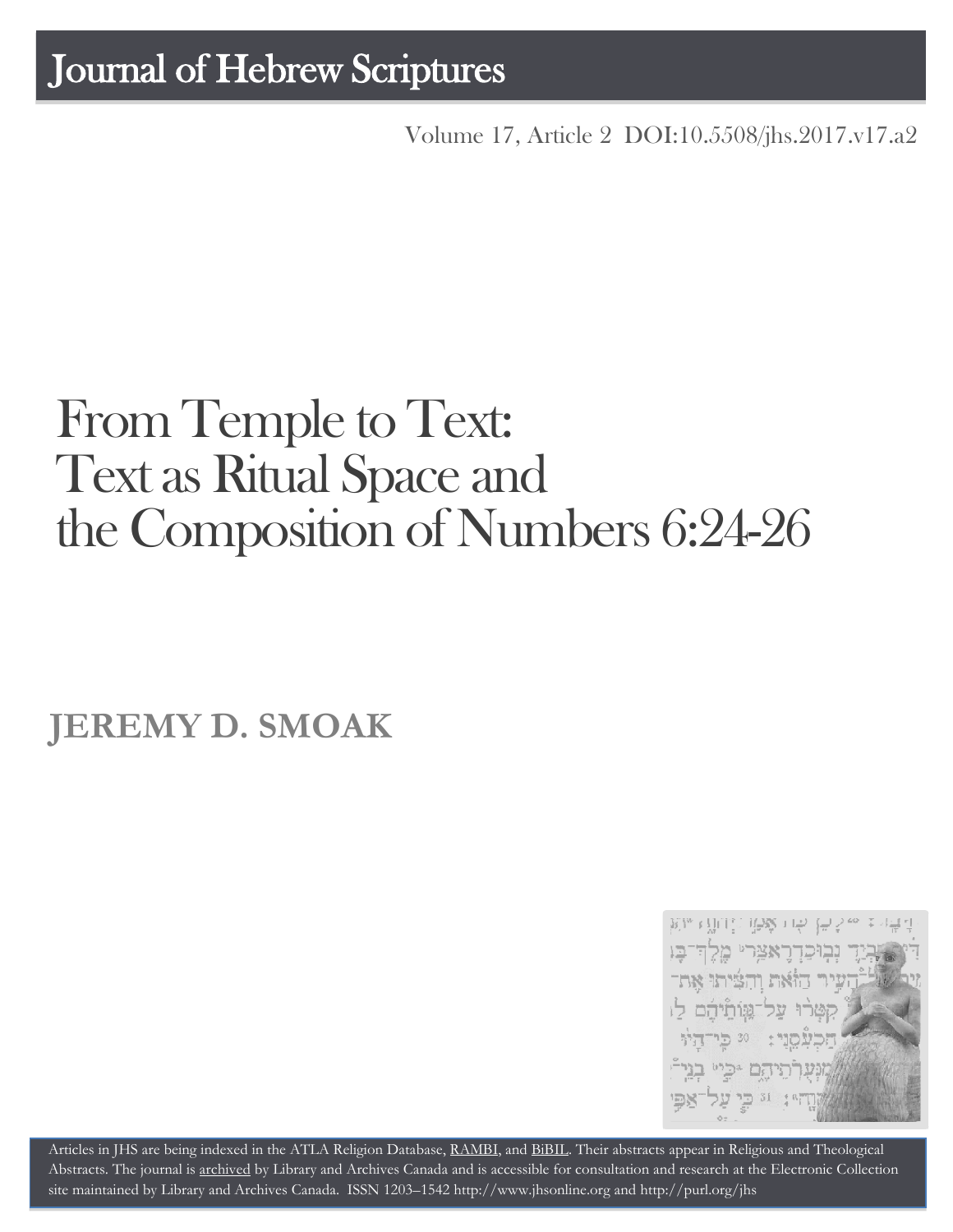### **FROM TEMPLE TO TEXT: TEXT AS RITUAL SPACE AND THE COMPOSITION OF NUMBERS 6:24–26[\\*](#page-1-0)**

#### JEREMY D. SMOAK UNIVERSITY OF CALIFORNIA, LOS ANGELES

The discovery of the two silver amulets at Ketef Hinnom problematizes the study of the priestly blessing in the book of Numbers.[1](#page-1-1)

<span id="page-1-0"></span><sup>\*</sup> A version of the present paper was presented at the Alan D. Leve Center for Jewish Studies *The Bible and Its Interpreters Seminar Series* at UCLA in January 2016. I would like to thank Jacqueline Vayntrub, Jim Watts, David Lambert, and the two anonymous reviewers of the manuscript for reading a draft of the paper and offering their very helpful com-<br>ments. Any remaining errors are solely mine.

<span id="page-1-1"></span><sup>&</sup>lt;sup>1</sup> The *editio princeps* was published by G. Barkay, "The Priestly Benediction on Silver Plaques from Ketef Hinnom in Jerusalem," *TA* 19 (1992), 139–92. For the more recent edition, see G. Barkay et al., "The Amulets from Ketef Hinnom: A New Edition and Evaluation," *BASOR* 334 (2004), 41–71. Other reconstructions and translations have been offered by J.D. Smoak, *The Priestly Blessing in Inscription and Scripture: The Early History of Numbers 6:24–26* (Oxford: Oxford University Press, 2016); idem, "May YHWH Bless You and Keep You from Evil: The Rhetorical Argument of Ketef Hinnom Amulet 1 and the Form of the Prayers for Deliverance in the Psalms," *JANER* 12 (2012), 202–36; B.B. Schmidt, "The Social Matrix of Early Judean Magic and Divination: From 'Top Down' or 'Bottom Up?'," in B.J. Collins and P. Michalowski (eds.), *Beyond Hatti: A Tribute to Gary Beckman* (Atlanta: Lockwood Press, 2013), 279–94; idem, *The Materiality of Power: Explorations in the Social History of Early Israelite Magic*  (FAT, 105; Tübingen: Mohr Siebeck, 2016), 123–43; N. Na'aman, "A New Appraisal of the Silver Amulets from Ketef Hinnom," *IEJ* 61 (2012), 184–95; S. Aḥituv, *Echoes from the Past: Hebrew and Cognate Inscriptions from the Biblical Period* (Jerusalem: Carta, 2008), 127–29; idem, "A Rejoinder to Nadav Na'aman's 'A New Appraisal of the Silver Amulets from Ketef Hinnom'," *IEJ* 62 (2012), 223–32; A. Yardeni, "Remarks on the Priestly Blessing on Two Amulets from Jerusalem," *VT* 41 (1991), 176–85; J. Renz, *Handbuch der althebräischen Epigraphik*, vol. 1, fasc. 1: *Die althebräischen Inschriften, Text und Kommentar* (Darmstadt: Wissenschaftliche Buchgesellschaft, 1995), 447–56; F.W. Dobbs-Allsopp et al., *Hebrew Inscriptions:*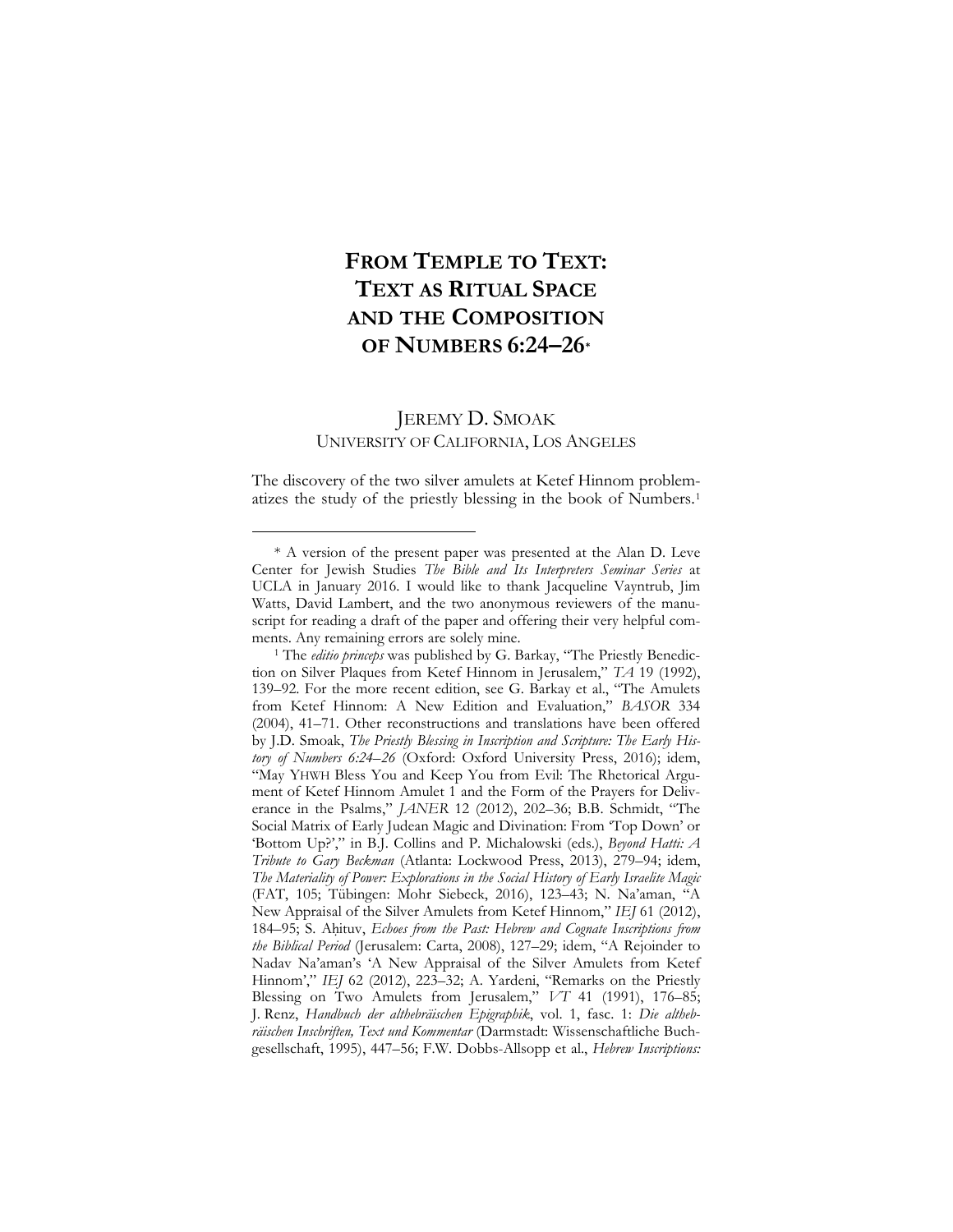The amulets locate a blessing with close parallels to the priestly blessing of Num 6:24–26 in a mortuary context. In addition, they show that the blessing was worn upon the body for personal use as a protective incantation during the late Iron Age.[2](#page-2-0) As a result, the amulets provide a different context for the blessing than the instructions for the blessing in Num 6:22–27. The text of Numbers associates the blessing with the Israelite priesthood and the ritual functions of the tabernacle. Specifically, Numbers locates the instructions for the blessing between the law of the Nazirite (6:1– 21) and the description of the lists of offerings that the tribal leaders offered at the altar during the dedication of the tabernacle  $(7:1–88)$ .

Previous scholarship has failed to draw attention to the importance of the association that the book of Numbers draws between the priestly blessing and the tabernacle.[3](#page-2-1) Many studies assume that such an association was normative and chronologically anticipated the use of the blessing in temple liturgy in the post-

<span id="page-2-0"></span>and Amulets," in M.J. Lundberg, S. Fine, and W.T. Pitard (eds.), *Puzzling Out the Past: Studies in the Northwest Semitic Languages and Literatures in Honor of Bruce Zuckerman* (Leiden: Brill, 2012), 99–113; J.D. Levenson, *Resurrection and the Restoration of Israel: The Ultimate Victory of the God of Life (New Haven:* Yale University Press, 2006), 99; J.D. Smoak, "Amuletic Inscriptions and the Background of YHWH as Guardian and Protector in Psalm 12," *VT*  60 (2010), 421–32; H. Spieckermann, " 'YHWH Bless You and Keep You': The Relation of History of Israelite Religion and Old Testament Theology Reconsidered," *SJOT* 23 (2009), 165–82. For further on the mortuary context of the blessing, see O. Keel and C. Uehlinger, *Gods, Goddesses, and Images of God in Ancient Israel* (Minneapolis: Fortress, 1998), 368. For further on the apotropaic character of the inscriptions, see most

<span id="page-2-1"></span>recently Schmidt, *The Materiality of Power*, 123–43.<br><sup>3</sup> Most studies focus upon the way in which the instructions for the blessing envision it as an oral performance (see especially, R.P. Knierim and G.W. Coats, *Numbers* (FOTL; Grand Rapids, MI: Eerdmans, 2005), 27; D.N. Freedman, "The Aaronic Benediction (Numbers 6:24–26)," in J.W. Flanagan and A. Weisbrod Robinson (eds.), *No Famine in the Land: Studies in Honor of John L. McKenzie* (Missoula: Scholars Press, 1975), 35–48; M.C. Korpel, "The Poetic Structure of the Priestly Blessing," *JSOT* 45 (1989), 3–13.

*From the Biblical Period of the Monarchy, with Concordance* (Princeton: Princeton University Press, 2005), 217–20; P.K. McCarter, "The Ketef Hinnom Amulets (2.83)," in W.W. Hallo and K.L. Younger (eds.), *Context of Scripture*, vol. 2 (Leiden: Brill, 2000), 221; A. Berlejung, "Der gesegnete Mensch: Text und Kontext von Num 6, 22–27 und den Silberamuletten von Ketef Hinnom," in A. Berlejung and R. Heckl (eds.), *Mensch und König: Studien zur Anthropologie des Alten Testaments: Rüdiger Lux zum 60. Geburtstag*  (Herders biblische Studien, 53; Freiburg: Herder, 2008), 37–62; idem, "Ein Programm fürs Leben. Theologisches Wort und anthropologischer Ort der Silberamulete von Ketef Hinnom," *ZAW* <sup>120</sup> (2008), 204–30. 2 T.J. Lewis, "Job 19 in the Light of the Ketef Hinnom Inscriptions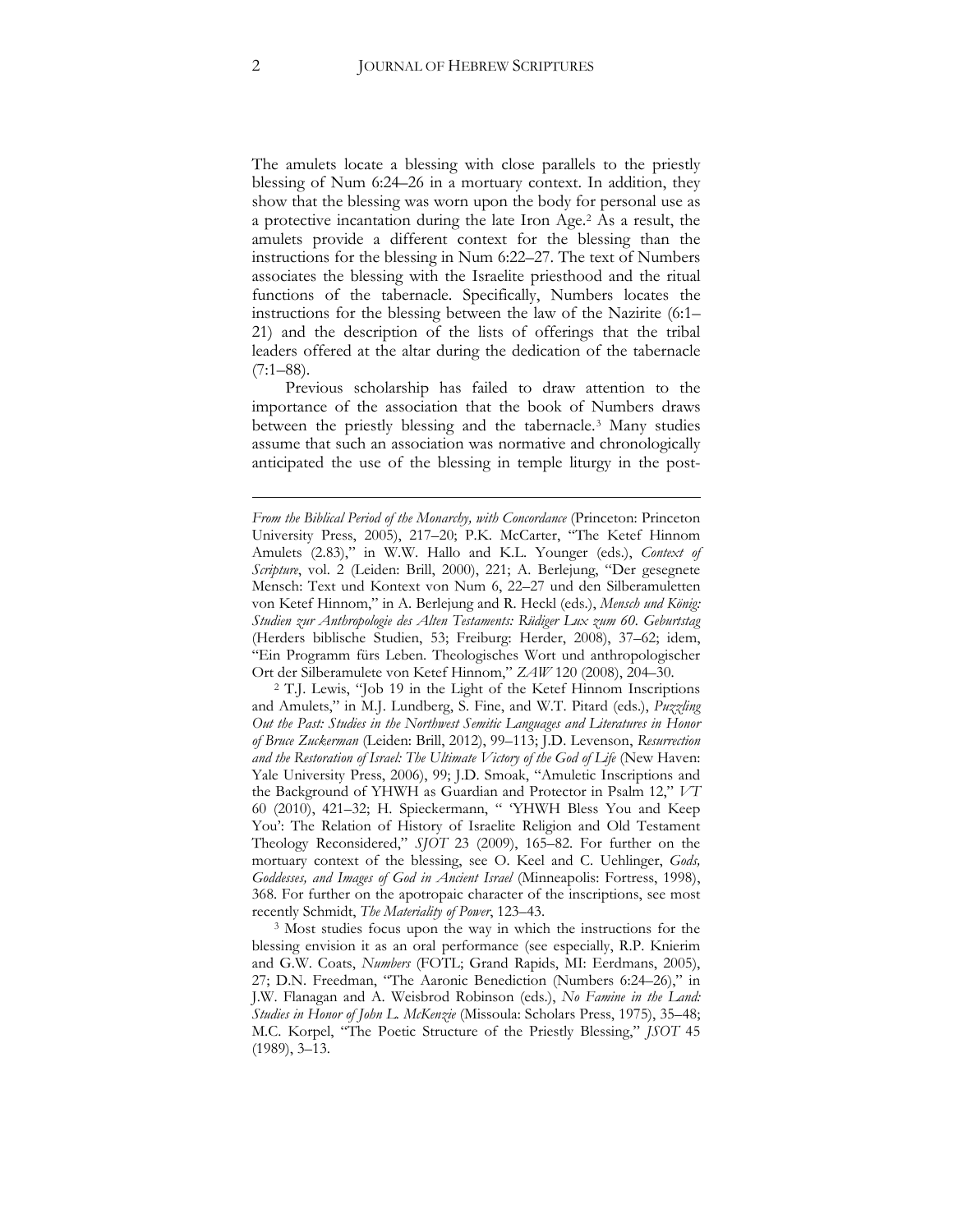exilic period and beyond. That is, most studies have emphasized how the instructions in Numbers envision the blessing as an oral recitation given by the priests at the temple.[4](#page-3-0) The discovery of the blessing in a tomb complex at Ketef Hinnom, however, challenges the assumption that the priestly blessing's appearance in Numbers reflects its background in the liturgy of the Jerusalem temple. The evidence of the amulets might be interpreted to suggest that a version of the blessing functioned as an apotropaic incantation in a variety of contexts (tombs, amulets, etc.) during the late Iron Age and only came to be associated with the tabernacle at a later date when the book of Numbers took its final shape. But if this suggestion is correct, it still leaves an important question unanswered: what is the background and significance of the association that the text of Numbers drew between the blessing and the tabernacle cult? If indeed the descriptions of the tabernacle in Numbers reflect aspects of the temple cult, is there external evidence that such blessings were incorporated into the physical spaces of other Iron Age temples?

The following study addresses this question by drawing attention to the importance that written blessings held in temple spaces in the Iron Age Levant. In order to do this, I attempt to deconstruct the concept of "text" as it is applied to the study of Iron Age Levantine inscriptions and to the study of the composition of Numbers. I argue that the evidence of the blessing on the Ketef Hinnom amulets and several other blessings from the sites of Ekron, Byblos, and Kuntillet 'Ajrud redirects the line of inquiry about the priestly blessing in Numbers toward questions about the

<span id="page-3-0"></span><sup>4</sup> This is in large part due to the enormity of the blessing's significance in the liturgy of later Jewish and Christian communities. On the role of the blessing in such contexts, see H.C. Brichto, "Priestly Blessing," in F. Skolnik (ed.), *EncJud*, 2nd ed. (Farmington Hills, MI: Thomson Gate, 2007), 16:510–11; M.D. Cassuto, "Birkat Kohanim," *Encyclopedia Biblica* (Jerusalem: Keter, 1964), 358–59. But the association of the blessing with concerns over protection from evil is also very well attested in a variety of later evidence; see especially J. Naveh and S. Shaked, *Magic Spells and Formulae: Aramaic Incantations of Late Antiquity* (Jerusalem: Magnes, 1993), 25– 27; B. Nitzan, *Qumran Prayers and Religious Poetry* (STDJ, 12; Leiden: Brill, 1994), 151–71; R. Hayward, "The Priestly Blessing in Targum Pseudo-Jonathan," *JSP* 19 (1999), 81–101; D.C. Skemer, *Binding Words: Textual Amulets in the Middle Ages* (University Park: University of Pennsylvania Press, 2006), 162–65. For further on the use of the blessing in later Jewish traditions, see D.C. Timmer, "Sectarianism and Soteriology: The Priestly Blessing (Numbers 6,24–26) in the Qumranite *Community Rule* (1QS)," *Bib* 89 (2008), 389–96; M. Fishbane, *Biblical Interpretation in Ancient Israel*  (Oxford: Clarendon, 1985), 329–34; idem, "The Priestly Blessing and Its Aggadic Reuse," in R.P. Gordon (ed.), *"The Place is Too Small for Us": The Israelite Prophets in Recent Scholarship* (Sources for Biblical and Theological Study, 5; Winona Lake, IN: Eisenbrauns, 1995), 223–29.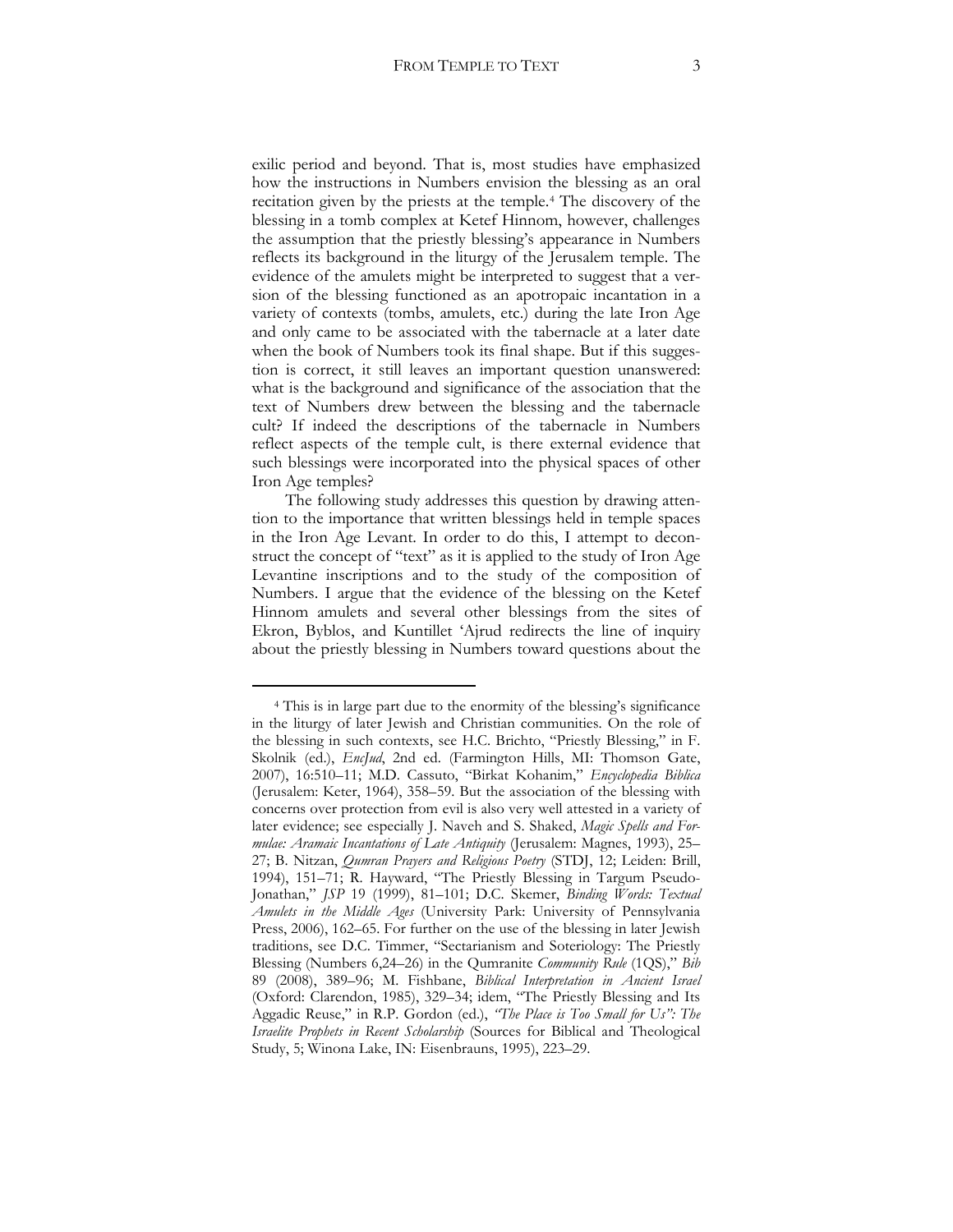significance of its written-*ness*, display, and textuality—that is, the importance of its physicality as a written thing in a material space. The inscriptions from the sites of Ekron and Byblos, as I will argue below, bring context to the connection that the text of Numbers established between the priestly blessing (6:24–26), the Nazirite vow (6:1–21), and the dedication of the tabernacle altar (7:1–88).[5](#page-4-0) An examination of the role that inscribed blessings held in such temple spaces casts light on the spatial logic, or what I describe as the "textual mapping" of temple space in Num 5:1–10:10. Viewed against the background of the place that blessing inscriptions held in such temples, the incorporation of the priestly blessing in the text of Numbers in the textual space around the tabernacle may be productively understood as a textual adaptation of the very practice of inscribing and displaying blessings in temple space. More sharply, the placement of the priestly blessing in the text is not happenstance: the incorporation of this text echoes or appropriates the practice of inscribing blessings in temple spaces. The text of Numbers preserved the cultural memory of inscribed blessings while also bringing the full range of semiotic, ritual, and textual functions of such blessing to bear upon a new context, namely, that of a textual space.

#### **THE LOCATION OF THE PRIESTLY BLESSING IN NUMBERS 1:1–10:10**

In the book of Numbers, the instructions for the priestly blessing appear within a collection of instructions that conclude the revelation at Sinai before Israel's journey into the wilderness (1:1–10:10).[6](#page-4-1)

<span id="page-4-0"></span><sup>5</sup> For previous discussion of the lexical and syntactic parallels between the priestly blessing and these inscriptions, see Smoak, *The Priestly Blessing in Inscription and Scripture*, 111–32. For further on the background of the priestly blessing formula, see K. Seybold, *Der aaronitische Segen* (Neukirchen: Neukirchen-Vluyn, 1977); Korpel, "The Poetic Structure of the Priestly Blessing," 3–13; Freedman, "The Aaronic Benediction," 37; O. Loretz, "Altorientalischer Hintergrund sowie inner- und nachbiblische Entwicklung des aaronitischen Segens (Num. 6, 24–26)," *UF* 10 (1978), 115–19 (117); M. Fishbane, "Form and Reformulation of the Biblical Priestly Blessing," *JAOS* 103 (1983), 115–21 (116); C. Cohen, "The Biblical Priestly Blessing (Num. 6:24–26) in the Light of Akkadian Parallels," *TA* 20 (1993), 228–38; J. Milgrom, *Numbers* (Philadelphia: Jewish Publication Society of America, 1990), 47–48; B.J. Diebner, "Der sog. 'Aaronitische Segen' (Num 6:24–26): Biblischer Text und Liturgische Praxis," in H. Riehm (ed.), *Freude am Gottesdienst. Festschrift für F. Schulz* (Heidelberg: Selbstverlag, 1988), 201–18 (210–18); P.D. Miller, "The Blessing of God: An Interpretation of Numbers 6:22–27," *Int* 29 (1975), 240–51 (245); S. Chavel, "The Face of God and the Etiquette of Eye-Contact: Visitation, Pilgrimage, and Prophetic Vision in Ancient Israelite and Early Jewish Imagination," *JSQ* 19 (2012), 1–55 (19).

<span id="page-4-1"></span><sup>6</sup> For discussion of the location of the priestly blessing in the composi-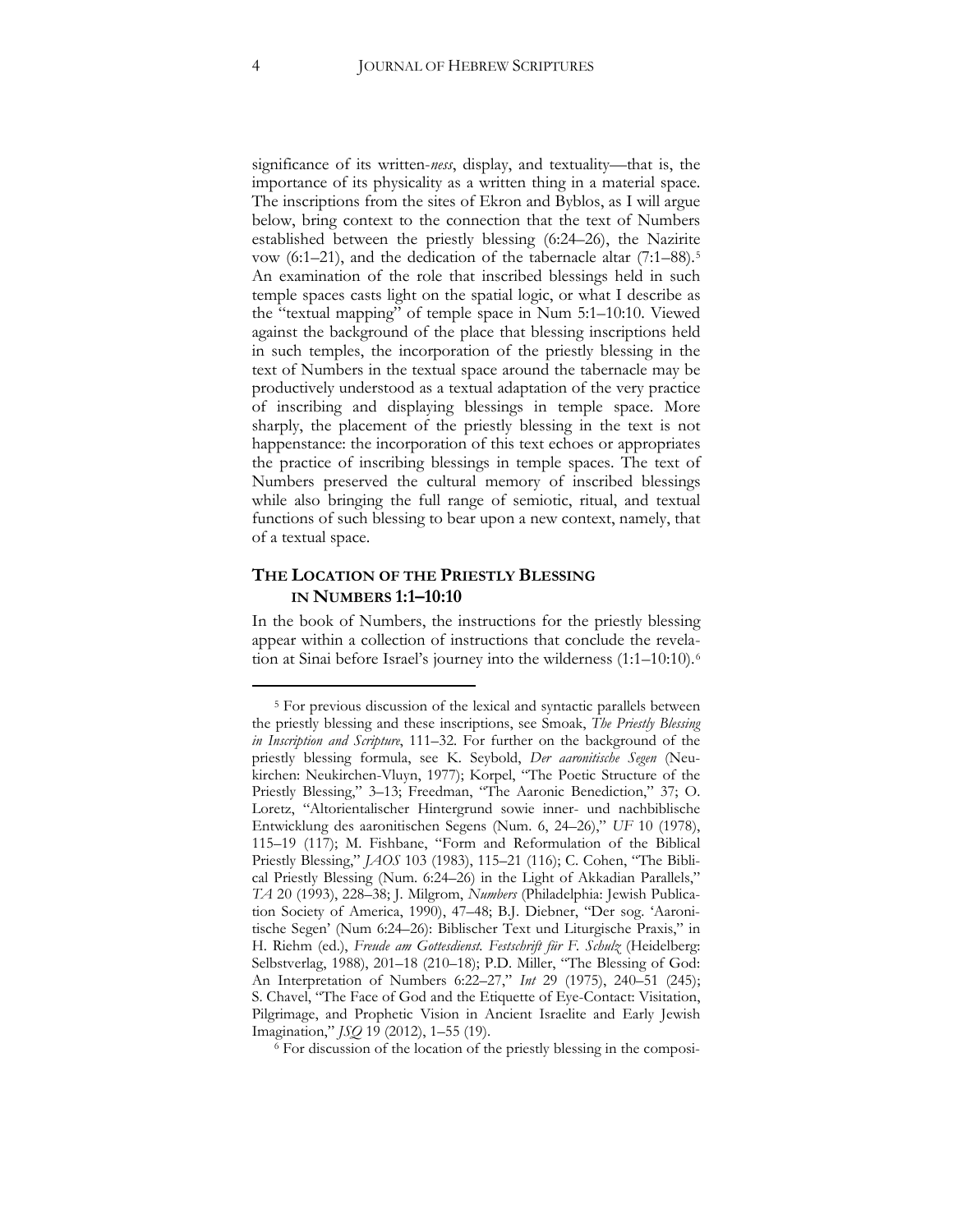Scholars often divide this literary unit into two smaller subsections. The first section, which is composed of 1:1–4:49, describes the organization of the Israelite camp around the tabernacle. The chapters in this subunit are organized into a description of what should constitute the outer camp (1:1–2:34), followed by a description of the personnel who should make up the inner camp (3:1– 4:49).[7](#page-5-0) The section has a relatively clear structure, built around a movement from the outer camp to the inner camp. The second subsection, which is composed of 5:1–10:10, describes a final set of laws delivered by Yahweh to Moses from Sinai. The organization of the laws in this section is not as transparent and scholars have offered a variety of explanations of their compositional history and logic.[8](#page-5-1) They relate to concerns over purity in relation to the taber-

 $\overline{a}$ 

tion of Num 1:1–10:10, see H. Seebass, "YHWH's Name in the Aaronic Blessing (Num 6:22–27)," in G.H. van Kooten (ed.), *The Revelation of the Name of YHWH to Moses. Perspectives from Judaism, the Pagan, Graeco-Roman World, and Early Christianity* (Leiden: Brill, 2006), 37–54; J.C. Condren, "Is the Account of the Organization of the Camp Devoid of Organization? A Proposal for the Literary Structure of Numbers 1:1–10:10," *JSOT* 37 (2013), 423–52; M.K. George, "Socio-Spatial Logic and the Structure of the Book of Numbers," in idem (ed.), *Constructions of Space IV: Further Developments in Examining Ancient Israel's Social Space* (New York: T&T Clark, 2013), 23–43; W. Lee, "The Conceptual Coherence of Numbers 5,1–10,10," in T. Römer (ed.), *The Books of Leviticus and Numbers* (Leuven: Peeters, 2008), 473–89; D. Kellermann, *Die Priesterschrift von Numeri 1,1 bis 10,10* (BZAW, 120; Berlin: de Gruyter, 1970); R. Achenbach, *Die Vollendung der Tora: Studien zur Redaktionsgeschichte des Numeribuches im Kontext von Hexateuch und Pentateuch* (Wiesbaden: Harrassowitz, 2003), 499–517; C. Frevel and E. Zenger, "Die Bücher Levitikus und Numeri als Teile der Pentateuchkomposition," in T. Römer (ed.), *The Books of Leviticus and Numbers* (BETL, 215; Leuven: Peeters, 2008), 35–74; T.L. Brodie, "The Literary Unity of Numbers: Nineteen Atonement-Centered Diptychs as One Key Element," in *The Books of Leviticus and Numbers*, 455–72; M. Douglas, *In the Wilderness: The Doctrine of Defilement in the Book of Numbers*  (Sheffield: Sheffield Academic, 1993), 21–26; B.A. Levine, *Numbers 1–20: A New Translation with Introduction and Commentary* (AB, 4A; New York: Doubleday, 1993); Milgrom, *Numbers*, 362–67; J. de Vaulx, *Les Nombres*  (Paris: Gabalda, 1972), 103; V. Hurowitz, "The Priestly Account of Building the Tabernacle," *JAOS* 105 (1985), 21–30.

<span id="page-5-0"></span><sup>7</sup> Knierim and Coats, *Numbers*, 27. For discussion of the division of 1:1–10:10, see also D. Olson, *The Death of the Old and the Birth of the New: The Framework of the Book of Numbers and the Pentateuch* (BJS, 71; Chico, CA: Scholars Press, 1985), 32; Douglas, *In the Wilderness*, 39; M. Haran, "The Character of the Priestly Source: Utopian and Exclusive Features," in Y. Kaplan (ed.), *Proceedings of the Eighth World Congress of Jewish Studies* (Jerusalem: World Union of Jewish Studies, 1983), 131–38; A.B. Leveen, "Variations on a Theme: Differing Conceptions of Memory in the Book of Numbers," *JSOT* 27 (2002), 201–21.

<span id="page-5-1"></span><sup>8</sup> For a survey of past discussion of these chapters, see Knierim and Coats, *Numbers*, 9–26.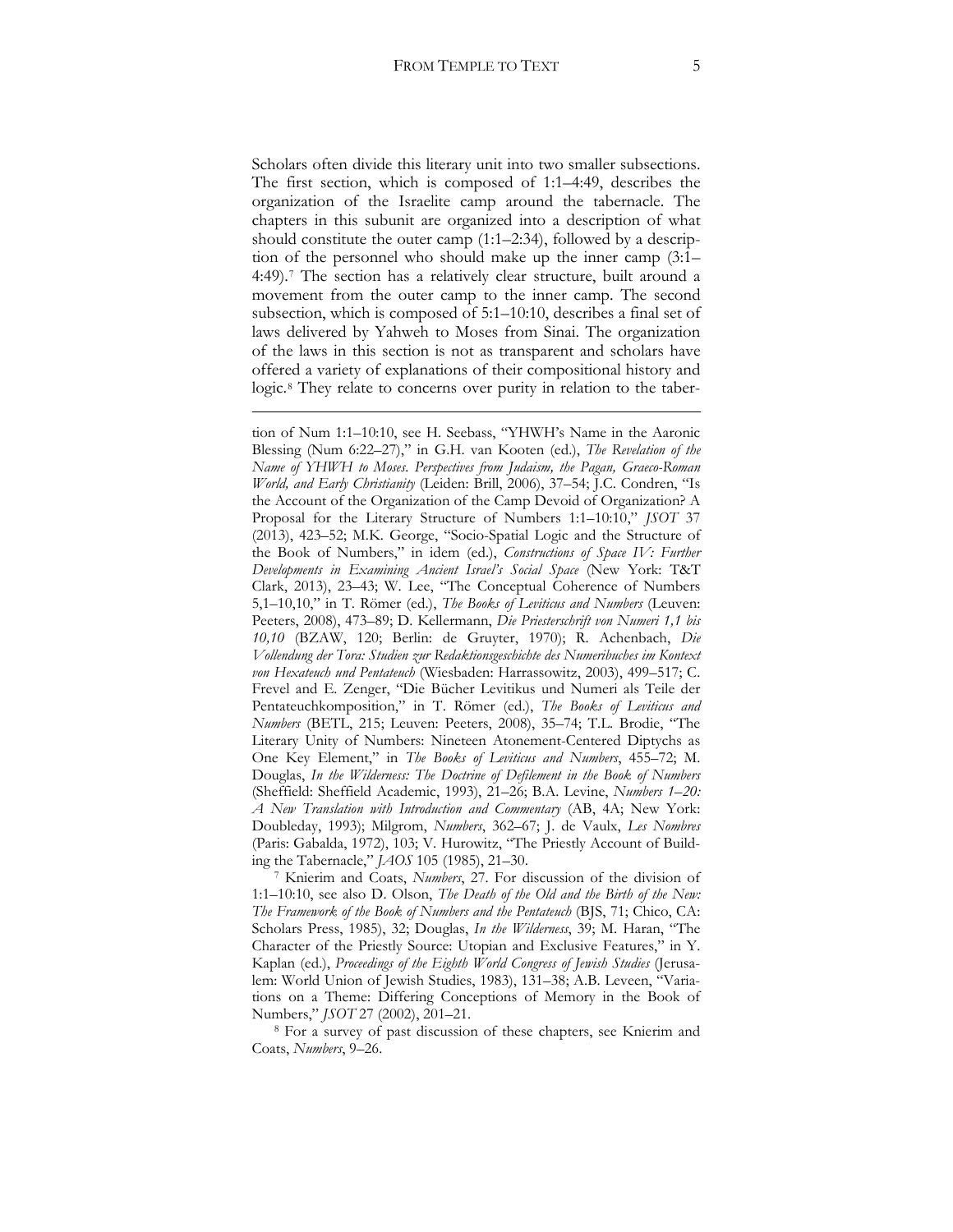nacle (see 5:1–4, 11–31; 6:1–21; 8:5–55; 9:1–14). Beyond this theme, however, it is difficult to determine a specific coherent theme.

The section consisting of 5:1–10:10 contains the following materials:

- A. Instructions to exclude the unclean (5:1–4)
- B. Laws of restitution (5:5–10)
- C. Case of the suspected adulteress (5:11–31)
- **D. Law of the Nazirite vow (6:1–21)**
- **E. Instructions for the priestly blessing (6:22–27)**
- **F. Dedicatory offerings for the altar (7:1–89)**
- G. Instructions for the lamp stands (8:1–4)
- H. Consecration of the Levites (8:5–22)
- I. Age requirements for the Levites (8:23–26)
- J. Instructions for the Passover (9:1–14)
- K. Description of the tabernacle march (9:15–23)
- L. Instructions for the silver trumpets (10:1–10)

Previous commentators were skeptical about whether any discernable logic may be found in the literary unit. These studies offered a variety of explanations for why the instructions for the priestly blessing were located among this material. Several argued that the priestly blessing was set in the unit as part of a "miscellaneous" collection of laws that did not fit easily elsewhere in the legal materials of Exod 19–Num 10. These arguments followed Martin Noth's oft-cited statement in his commentary that these chapters of the book are of "varied scope . . . with no recognizably close relationship, as subject-matter is concerned. . ."[9](#page-6-0) Others have offered similar negative assessments of the organizational logic of

<span id="page-6-0"></span><sup>9</sup> M. Noth, *Numbers: A Commentary* (OTL; Philadelphia: Westminster John Knox, 1968), 58. For similar sentiments, see Davies, who observes, "It is difficult to discern any logic behind the inclusion at this point in Numbers of the remaining material contained in chs. 5f" (E. Davies, *The New Century Bible Commentary: Numbers* [Grand Rapids: Eerdmans, 1995], 43). Gray offered a very similar perspective on the organization of the book, arguing that, "The contents of Numbers are very miscellaneous in character. The connection between subjects successively treated of frequently consists in nothing more than the fact that they are associated with the same or successive scenes or periods; and the whole book may be said, in a measure, to be held together by this geographical or chronological skeleton" (G. Gray, *A Critical and Exegetical Commentary on Numbers*  [Edinburgh: T&T Clark, 1903], xxii).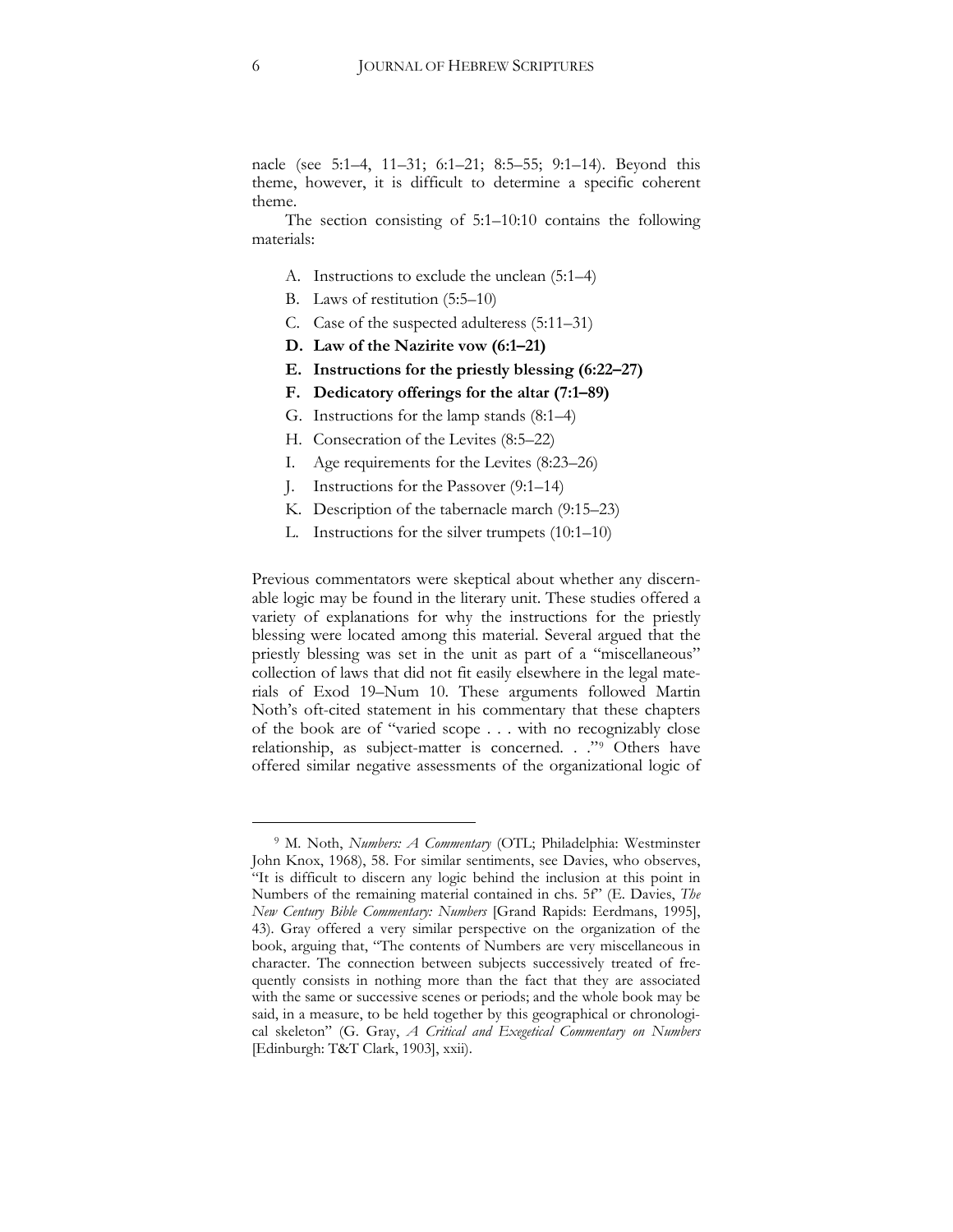these chapters, referring to them as "the junkroom of the priestly code."[10](#page-7-0)

By contrast, recent studies have expressed optimism over the possibility of discerning the literary coherence of the unit.<sup>11</sup> Several studies have emphasized that the unit of material in which the priestly blessing appears (5:1–6:27) was an originally independent scroll, which represented a collection of laws dealing with the subject of purity and the laity's approach to the tabernacle. For instance, Milgrom has drawn attention to the repeated use of the terms "priest" (כהן), "impure" (טמא), "be unfaithful" (מעל) and "woman" (**אשה)** in the unit.<sup>12</sup> Similarly, Baruch Levine has argued that, "A frank evaluation of Num 5–6 leads to the conclusion that various matters bearing on the purity of the Israelite encampment and its Tabernacle were stated (or restated) in anticipation of the actual dedication of the Tabernacle, an event recorded in ch. 7."<sup>13</sup> While such arguments have merit, they do not provide a satisfactory explanation for the inclusion of the instructions for the priestly blessing within the unit. Attempting to remedy the difficulties involved in understanding the coherence of these chapters, several studies posit that the blessing was located after the law of the Nazirite "to show God's blessing as a response to acts of voluntary

<span id="page-7-0"></span><sup>10</sup> K. Seybold, *Der aaronitische Segen: Studien zu Numeri 6:22–27* (Neukirchen-Vluyn: Neukirchener Verlag, 1977), 54, cited in Condren, "Is the Account of the Organization of the Camp Devoid of Organization," 424.

<sup>11</sup> See especially Condren, "Is the Account of the Organization of the Camp Devoid of Organization," 431–52; H. Seebass, "Moses' Preparation of the March to the Holy Land: A Dialogue with Rolf P. Knierim on Numbers 1:1–10:10," in J. van Ruiten and J.C. de Vos (eds.), *Land of Israel in Bible, History, and Theology: Studies in Honor of Ed Noort* (VTSup, 124; Leiden: Brill, 2009), 99–110; N. Lunn, "Numbering Israel: A Rhetorico-Structural Analysis of Numbers 1–4," *JSOT* 35 (2010), 167–85.

<sup>12</sup> Milgrom, *Numbers*, xiv. Milgrom adds further, "The laws comprising chapters 5–6 are inserted into these preparations for the march since they have as their common denominator the prevention and elimination of defilement in Israel's camp. Thus 5:1–4 banishes the bearers of severe impurity; 5:5–8 prescribes reparation for the desecration of God's name in false oath; 5:11–31 ordains a test for the suspected (defiled) adulteress; 6:1–21 highlights the law of the defiled Nazarite" (ibid.).

<sup>13</sup> Levine, *Numbers 1–20*, 65. Later, Levine states, "As is true of certain other sections of Numbers, chapter 5 is not a coherent unit but rather a collection of diverse laws and rituals. There are, to be sure, suggestive thematic links pertaining to such subjects as impurity and betrayal, but as a whole Numbers 5 is best seen as a repository of priestly legislation appropriate to the needs of Israelites after their 'encampment' (*maḥaneh*) had become operational" (Levine, *Numbers 1–20*, 181). For further discussion of the importance of the purity of the camp in relation to the spatial boundaries of the tabernacle, see George, "Socio-Spatial Logic and the Structure of the Book of Numbers," 32–33.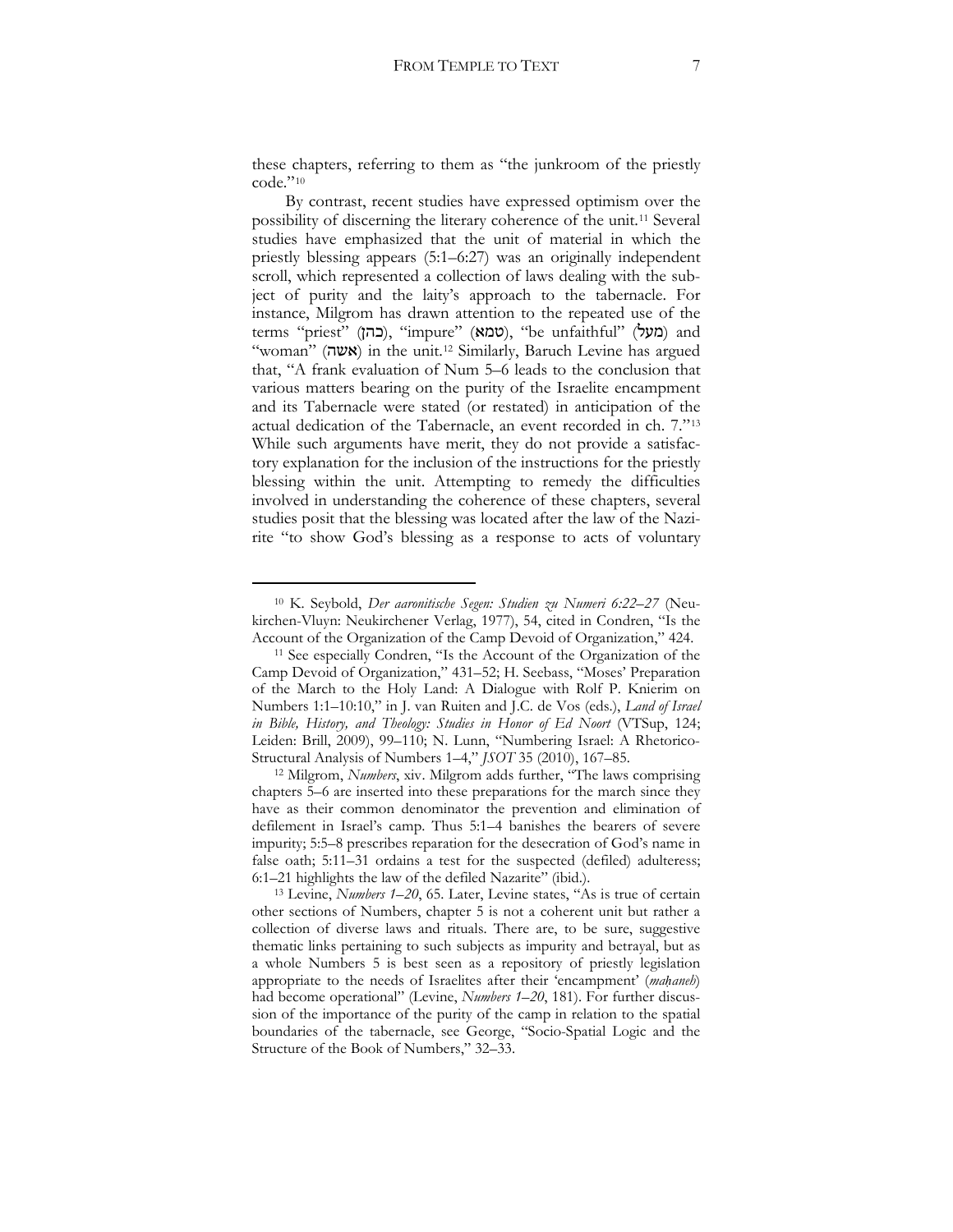devotion like a Nazarite vow."[14](#page-8-0) Such studies attribute a theological reason for the editing of this unit, whereas, the perspective here considers the function of such written blessings in contemporaneous ritual spaces.

Several other recent studies contend that the unit 5:1–6:27 coheres around the subject of "priestly expertise" in the use of spoken utterances.[15](#page-8-1) Such studies examined how the laws in this unit describe the priests as ritual experts in the use of verbal utterances at the tabernacle. In particular, two recent studies drew attention to the way in which both the law of the suspected adulteress and the instructions for the priestly blessing envision the priests as ritual experts in the use of words/incantations.[16](#page-8-2) Yet, a close reading of the ritual of the suspected adulteress in Num 5:11– 31 reveals that the spoken elements of the ritual are complemented by the act of writing out the spell and incorporating the dissolved text with the dust from the tabernacle floor.[17](#page-8-3) In this passage, the

<span id="page-8-0"></span><sup>14</sup> J. Sturdy, *Numbers* (Cambridge: Cambridge University Press, 1976), 54. For a similar interpretation, see T. Ashley, *The Book of Numbers*  (NICOT; Grand Rapids: Eerdmans, 1993), 43.

<span id="page-8-1"></span><sup>15</sup> See Budd, who notes, "Looking at Num 5–6 as a whole the author has evidently succeeded in marking out a role for the priests in the community, depicting them as the ones who, through their various privileges and responsibilities, safeguard the purity of the people and bring divine blessing and well-being upon them" (P. Budd, *Numbers* [WBC, 5; Word Books, 1984], 77).

<span id="page-8-2"></span><sup>16</sup> Seebass, "YHWH's Name in the Aaronic Blessing (Num 6:22–27)," 4. Seebass describes the placement of the instructions for the priestly blessing in the unit 5:1–6:27 as a way to display the giving of the blessing as "the highest possible valuation of the priests." I follow Seebass, arguing that, "the location of the instructions for the priestly blessing within the literary unit of 5:1–6:27 provides substantial help in conveying the performative setting of the blessing in the Israelite cult. By placing the instructions for the blessing alongside the descriptions of the priests officiating rituals at the entrance of the tabernacle and displaying their skill in the use of ritual language, the author of Numbers sought to replicate certain elements in the original performance of the blessing in the realm of the text" (Smoak, *The Priestly Blessing in Inscription and Scripture*, 80). For further discussion of the Ketef Hinnom amulets in relationship to the law of the suspected adulteress in Num 5:11–31, see Smoak, "May YHWH Bless You and Keep You from Evil," 202–36; F. Stavrakopoulou, "Making Bodies: On Body Modification and Religious Materiality in the Hebrew Bible," *HeBAI* 2 (2013), 532–53.

<span id="page-8-3"></span><sup>17</sup> On the ritual of the suspected adulteress, see D. Miller, "Another Look at the Magical Ritual for a Suspected Adulteress in Numbers 5:11– 31," *Magic, Ritual, and Witchcraft* 5 (2010), 1–16; A.K. de Hemmer Gudme, "A Kind of Magic? The Law of Jealousy in Numbers 5:11–31 as Magical Ritual and as Ritual Text," in A.K. de Hemmer Gudme and H. Jacobus (eds.), *Studies on Magic and Divination in the Biblical World* (Piscataway, NJ: Gorgias, 2013), 149–67; M. Fishbane, "Accusations of Adultery: A Study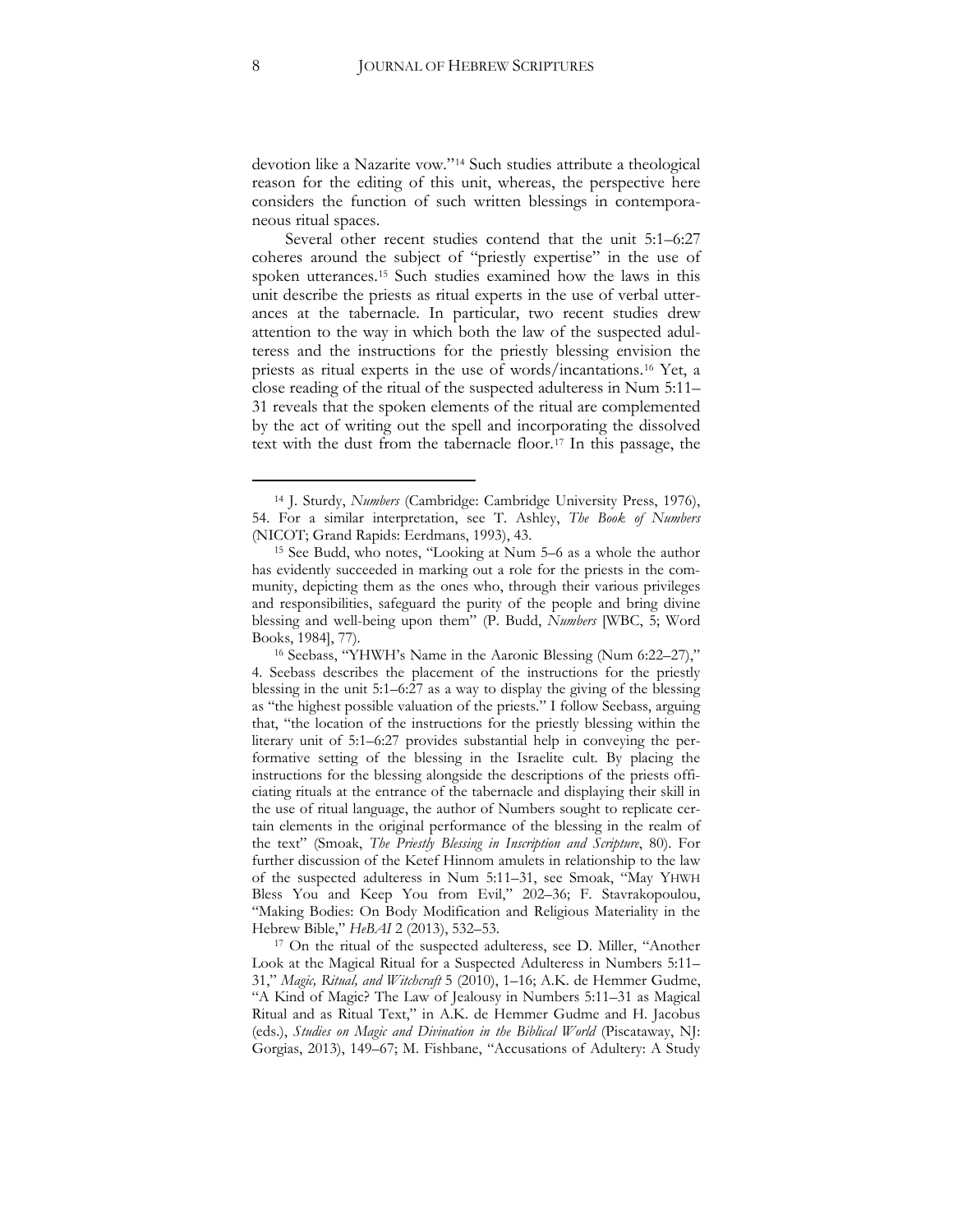spell is construed as efficacious, combining the written words with physical elements of the ritual space, that is, the dust from the tabernacle.[18](#page-9-0)

The observations of these studies advance an understanding of the coherence of 5:1–6:27. They do not, however, explain how this unit and the description of the dedication of the altar in 7:1–88 are conceptually related. These studies have not explained why the priestly blessing was associated with the tabernacle laws in the first place and do not offer a satisfactory explanation for the connection that Numbers draws between the blessing and the dedication of the altar. In what follows, I argue that the literary organization of these chapters is more productively approached by examining the material evidence in the architectural space of Iron Age Levantine temples; and specifically, by examining the place that inscribed blessings and dedicatory and votive offerings shared in such spaces. Rather than viewing this section of Numbers as "the junkroom of the priestly source," I demonstrate how the organization of the text of Numbers itself preserves spatial memory—specifically, a discursive mapping of temple space.

#### **INSCRIBED BLESSINGS IN TEMPLE SPACE IN THE IRON AGE LEVANT**

 $\overline{a}$ 

Inscribed blessings discovered in Iron Age Levantine contexts elucidate the role that writing held in the architectural and ritual spaces of temples. Two dedicatory inscriptions from the Iron Age Levant contain lexical and syntactic parallels to the priestly blessing.[19](#page-9-1) The

of Law and Scribal Practice in Numbers 5:11–31," *HUCA* 45 (1974), 25– 45; J. Milgrom, "The Case of the Suspected Adulteress, Numbers 5:11–31: Redaction and Meaning," in R. Friedman (ed.), *The Creation of Sacred Literature* (Berkeley: University of California Press, 1981), 69–75.

<sup>18</sup> Smoak, "May YHWH Bless You and Keep You from Evil," 234–36.

<span id="page-9-1"></span><span id="page-9-0"></span><sup>19</sup> The blessing formulae at Kuntillet 'Ajrud also contain very close parallels to the priestly blessing, but it is beyond the scope of the present study to give a full description of their contents. In addition, though the blessings at this site do contain close lexical and syntactic parallels to the priestly blessing, they represent a very different context for the blessing than Ekron and Byblos. The blessings at Kuntillet 'Ajrud are found within epistolary contexts and the function of the site is highly debated. Still, I would argue that the phraseology of the inscriptions at Kuntillet 'Ajrud draw upon stock apotropaic formulae and serve as further evidence of the apotropaic function of the blessings at the site (see Schmidt, *The Materiality of Power*, 104; J.D. Smoak, "Prayers of Petition in the Psalms and West Semitic Inscribed Amulets: Efficacious Words in Metal and Prayers for Protection in Biblical Literature," *JSOT* 36 [2011], 75–92 [81–84]). For further discussion of the inscriptions from this site and their relevance for the background of the priestly blessing, see Schmidt, *The Materiality of Power*, 16–35; idem, "Kuntillet Ajrud's Pithoi Inscriptions and Drawings: Graffiti or Scribal-Artisan Drafts?," *MAARAV* 20 (2015), 53–81; idem,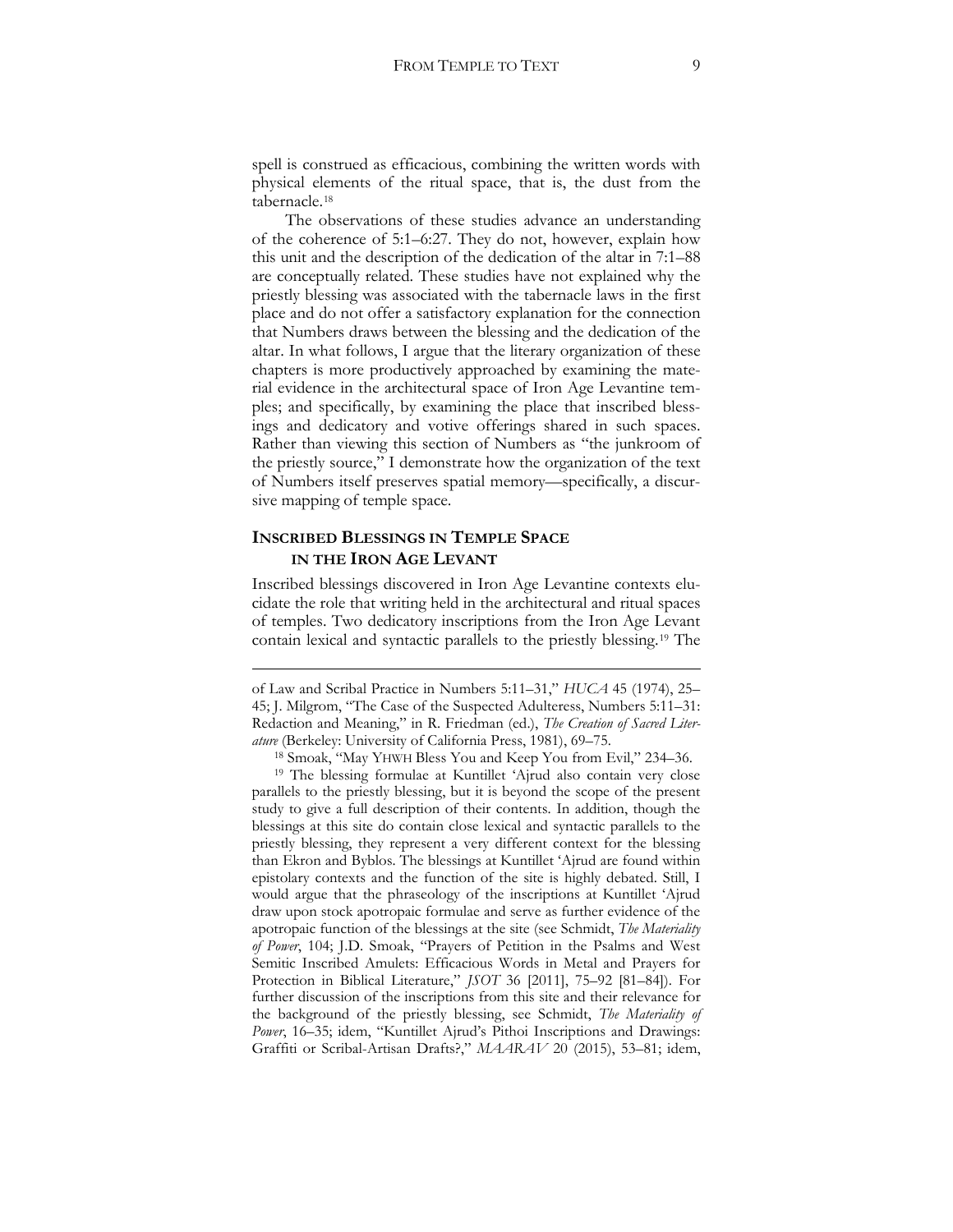inscriptions are particularly relevant here not only because of such linguistic parallels, but because they offer windows into the different contexts in which inscribed blessings functioned in temple spaces. For this reason, they provide the background for understanding the association that the book of Numbers draws between the priestly blessing and the tabernacle. The first inscription comes from the site of Ekron, located thirty-five kilometers west of Jerusalem. In 1996, the excavators of the site discovered a large limestone inscription on the floor of the main temple of the city (Temple Complex 650).[20](#page-10-0) The inscription had been originally placed into the interior of the western wall of the temple, near what the exca-vators called the "focal point" of the inner chamber.<sup>[21](#page-10-1)</sup>

The context in which the inscription was discovered led the excavators to date it to the late seventh century, perhaps just before Nebuchadnezzar's campaign to Philistia in 603.[22](#page-10-2) The temple design conforms to the types of temples found in Assyria, which

<sup>&</sup>quot;The Iron Age *Pithoi* Drawings from Horvat Teman or Kuntillet Ajrud: Some New Proposals," *JANER* 2 (2002), 91–125; W.M. Schniedewind, "Understanding Scribal Education in Ancient Israel: A View from Kuntillet Ajrud," *MAARAV* 21 (2016), 53–81; Smoak, *The Priestly Blessing in Inscription and Scripture*, 116–21; A. Mandell, " 'I Bless You to YHWH and His Asherah': Writing and Performativity at Kuntillet 'Ajrud," *MAARAV* 19 (2014), 131–62; Z. Meshel, *Kuntillet 'Ajrud: An Iron Age II Religious Site on the Judah-Sinai Border* (Jerusalem: Israel Exploration Society, 2012); Z. Zevit, *The Religions of Ancient Israel: A Synthesis of Parallactic Approaches* (New York: Continuum, 2001), 396. 20 The *editio princeps* was published by S. Gitin, T. Dothan, and J.

<span id="page-10-0"></span>Naveh, "A Royal Dedicatory Inscription from Ekron," *IEJ* 47 (1997), 1– 16; see also K.L. Younger, Jr., "The Ekron Inscription of Akhayus (2.42)," in W.W. Hallo (ed.), *Context of Scripture Online* (Leiden: Brill Online, 2014). For further discussion of the content in the inscription, see S. Gitin, "Israelite and Philistine Cult and the Archaeological Record in Iron Age II: The 'Smoking Gun' Phenomenon," in W.G. Dever and S. Gitin (eds.), *Symbiosis, Symbolism, and the Power of the Past. Canaan, Ancient Israel, and Their Neighbors from the Late Bronze Age through Roman Palestina. Proceedings of the Centennial Symposium, W.F. Albright Institute of Archaeological Research and American Schools of Oriental Research Jerusalem May 29–31, 2000* (Winona Lake, IN: Eisenbrauns, 2003), 279–95; J. Naveh, "Achish-Ikausu in the Light of the Ekron Dedication," *BASOR* 310 (1998), 35–37; R.G. Lehmann, "Studien zur Formgeschichte der 'Ekron-Inschrift des 'KYŠ und den phönizichen Dedikationstexten aus Byblos," *UF* 31 (1999), 255–306; C. Rollston, *Writing and Literacy in Ancient Israel: The Epigraphic Evidence*  (Atlanta: SBL Press, 2010), 49–51; A. Lemaire, "Hebrew and West Semitic Inscriptions and Pre-exilic Israel," in J. Day (ed.), *In Search of Pre-exilic Israel: Proceedings of the Oxford Old Testament Seminar* (JSOTSup, 406; London, 2004), 374; R. Byrne, "Philistine Semitics and Dynastic History at Ekron," *UF* 34 (2002), 1–23.

<span id="page-10-2"></span><span id="page-10-1"></span><sup>21</sup> Gitin et al., "The Ekron Inscription," 6.

<sup>22</sup> Ibid., 6.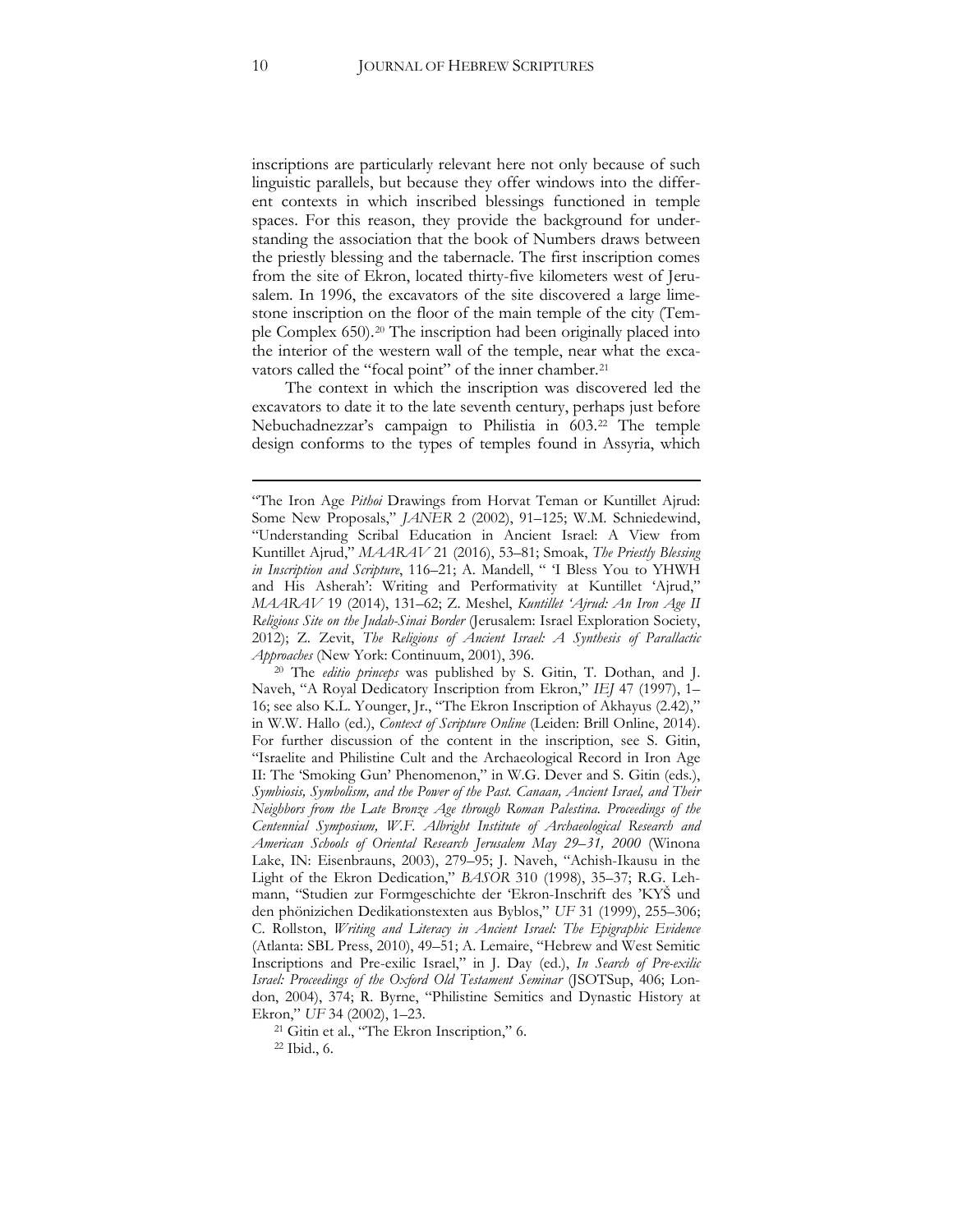included both a large courtyard as well as a columned-hall sanctuary[.23](#page-11-0) The inscription was written on a block of limestone similar to the other blocks that were used in the temple's construction. The inscription was discovered in the northwest corner of the sanctuary, about 20 cm from the western wall of the building. This "findspot" strongly indicates that the inscription had originally been set into the western wall of the building as a display for those who entered the room.[24](#page-11-1) The room in which the inscription was discovered also contained the remains of ceramic vessels, several iron and gold objects, and a bronze scepter.[25](#page-11-2)

The inscription is composed of five lines of text, with each word separated by a dot, or "word-divider." The inscription reads:

1. *bt.bn.'kyš.bn.pdy.bn.*

- 2. *ysd.bn.'d' bn.y'r.śr 'q*
- 3. *rn.lptgyh.'dth.tbrkh.wt*
- 4. *šm[r]h.wt'rk.ymh.wtbrk*

5. *[']r*ṣ*h*

- 1. The temple (which) he built, *'kyš* son of Padi, son of
- 2. *Ysd*, son of Ada, son of Ya'ir, ruler of Ekron,
- 3. for *Ptgyh* his lady. May she bless him, and
- 4. guar[d] him, and prolong his days, and bless
- 5. his [l]and.

The inscription begins with the standard dedicatory formula describing the dedication of the temple (*bt*) of Ekron by a certain *'kyš*, the son of Padi. The Annals of Sennacherib refer to Padi in the description of the Assyrian king's campaign to the Levant in 701. Lines 1–2 describe the forefathers of *'kyš* and identifies *'kyš* as the ruler (*śr*) of Ekron.[26](#page-11-3) Line 3 identifies the deity for whom the temple was built, namely, a certain *Ptgyh*, identified as "his lady." The exact identity of the goddess remains unclear, though several studies have argued for a connection to the Greek goddess Gaia.<sup>[27](#page-11-4)</sup>

<span id="page-11-0"></span><sup>23</sup> See R. Reich, "Palaces and Residences in the Iron Age," in A. Kempinski and R. Reich (eds.), *The Architecture of Ancient Israel* (Jerusalem: Israel Exploration Society, 1992), 214–22; G. Loud, "An Architectural Formula for Assyrian Planning Based on the Results of Excavations at Khorsabad," *RA* 33 (1936), 153–60.

<sup>24</sup> Gitin et al., "The Ekron Inscription," 7.

<sup>25</sup> Ibid., 7.

<sup>26</sup> Ibid., 9.

<span id="page-11-4"></span><span id="page-11-3"></span><span id="page-11-2"></span><span id="page-11-1"></span><sup>27</sup> See especially C. Schäfer-Lichtenberger, "PTGYH—Göttin und Herrin von Ekron," *BN* 91 (1998), 64–76; idem, "The Goddess of Ekron and the Religious-Cultural Background of the Philistines," *IEJ* 50 (2000), 82–91; Younger, "The Ekron Inscription," 164 n. 4; N. Na'aman, "Ekron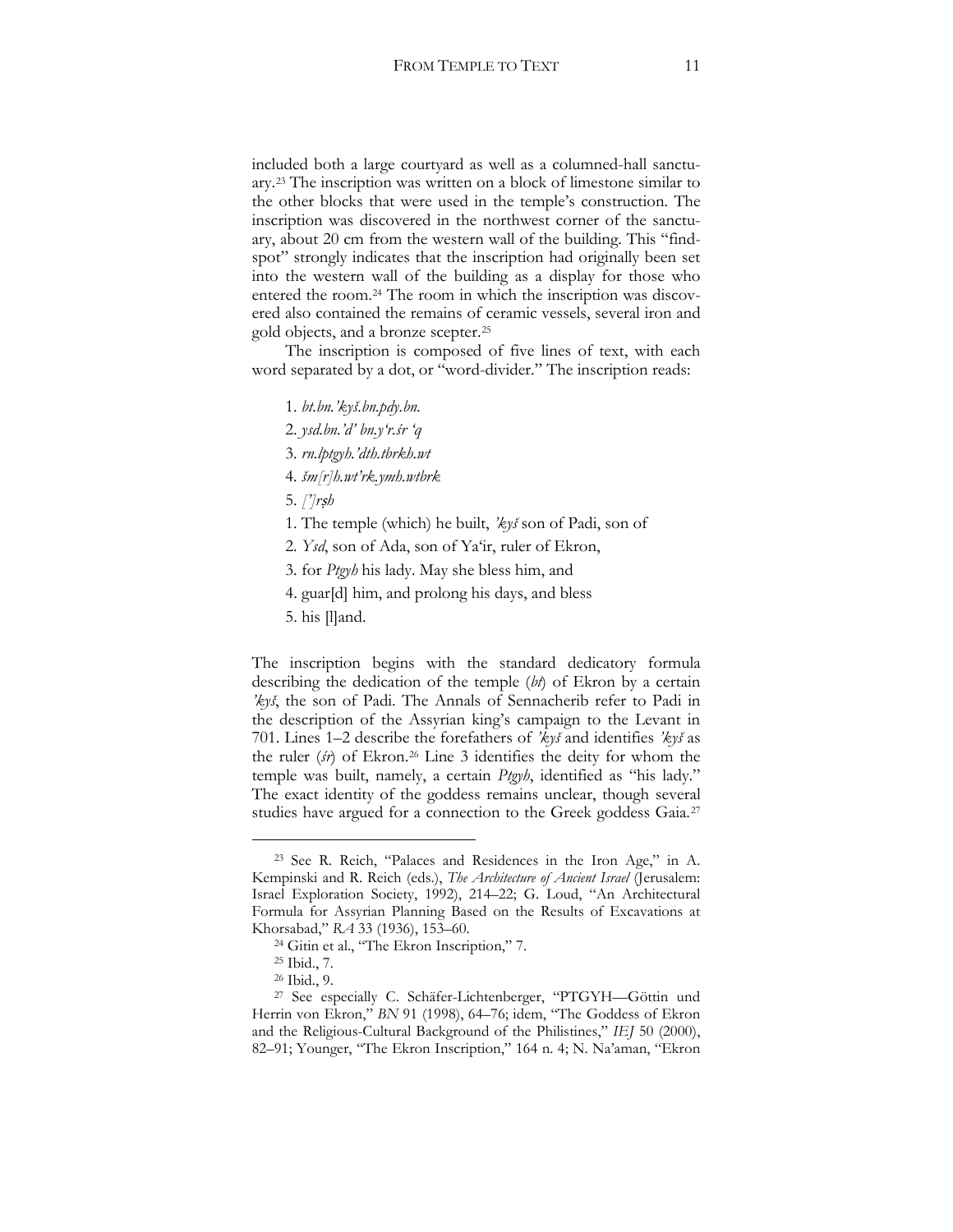The most relevant part of the inscription for this study appears in lines 3–5. These lines contain a request that the goddess of Ekron "bless" and "guard" the ruler of Ekron, prolong his days, and "bless" his land. The blessing formula in these lines exhibits several similarities to the first line of the priestly blessing, as several studies have noted.<sup>[28](#page-12-0)</sup> The following shows the similarities:

#### *tbrkh.wtšm[r]h*

"May she bless him and may she guard him" (lines 3–4)

*ybrkk yhwh wyšmrk*

"May Yahweh bless you and may he guard you" (Num 6:24)

Beyond the lexical and syntactic parallels highlighted here, the inscription is relevant because of its location in the temple of Ekron. The inscription attests to the act of writing and *displaying*  blessings as components of dedicatory practice in temple space in the late Iron Age Levant. The inscription itself formed an important part of the décor of the temple; this artifact marked the convergence of discourse and the materiality of the temple. The inscription conveyed a semiotic and material statement about the importance of the blessing within the larger visual and aesthetic design of the building. The size of the inscription together with its location within the focal point of the temple complex pointed to its physical and visual significance within the building. The inscription weighs one hundred kilograms and measures 60 x 39 x 26 centimeters. The incorporation of the inscription into the stones of the interior of the building located the blessing in a place within the materials of the structure.

The presence of the dedicatory inscription with a blessing or wish for wellbeing is not unique to the site of Ekron. The Ekron inscription betrays similarities to other dedicatory inscriptions

<span id="page-12-0"></span>*UF 29* (1997), 627–39.<br><sup>28</sup> J. Tigay, "The Priestly Reminder Stones and Ancient Near Eastern Votive Practices," in M. Bar Asher et al. (eds.), *Shay: Studies in the Bible, Its Exegesis and Language Presented to Sara Japhet* (Jerusalem: Bialik, 2007), 339– 55; Smoak, *The Priestly Blessing in Inscription and Scripture*, 113–16.

under the Assyrian and Egyptian Empires," *BASOR* 332 (2003), 81–91; Zevit, *The Religions of Ancient Israel*, 138 n. 25; I. Ziffer, "The Iconography of the Cult Stands," in R. Kletter, I. Ziffer, and W. Zwickel (eds.), *Yavneh 1: The Excavation of the "Temple Hill" Repository Pit and the Cult Stands* (Fribourg: Academic Press Fribourg, 2010), 87–88. For a critique of the connection to the Greek goddess, see M.D. Press, "(Pytho)Gaia in Myth and Legend: The Goddess of the Ekron Inscription Revisited," *BASOR* 365 (2012), 1–25. For further discussion of the identity of the goddess at Ekron, see A. Demsky, "The Name of the Goddess of Ekron: A New Reading," *JANES* 25 (1997), 1–5; S.B. Noegel, "The Ekron Inscription," in M.W. Chavalas (ed.), *The Ancient Near East: Historical Sources in Translation* (London: Blackwell, 2006), 372–75; V. Sasson, "The Inscription of Achish, Governor of Eqron, and Philistine Dialect, Cult, and Culture,"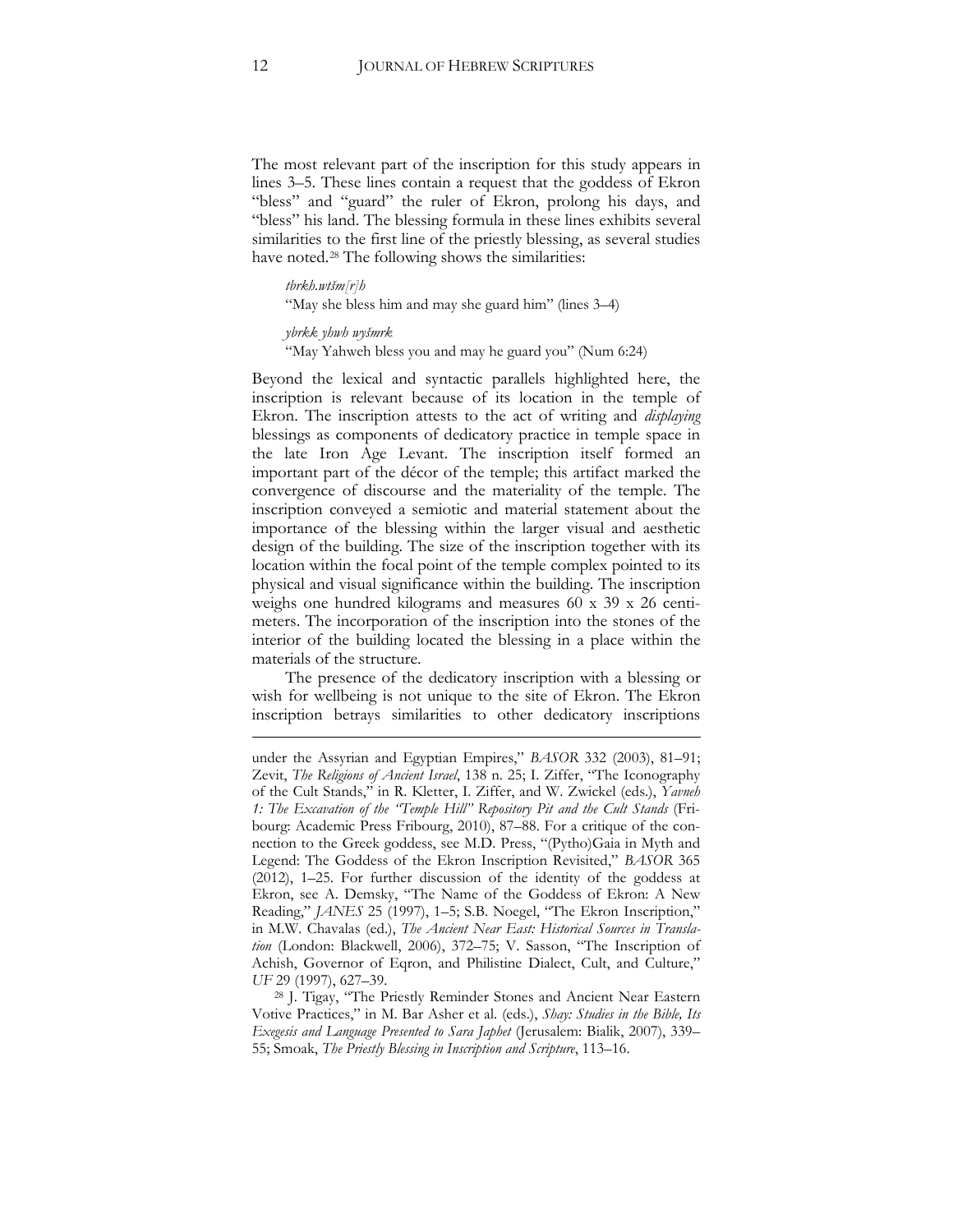found at several other sites in the Levant. Most notably, the Ekron inscription resembles the content of an inscription discovered at the site of Byblos, along the Lebanese coast.[29](#page-13-0) This is the so-called Yehawmilk inscription, which dates to the fifth century B.C.E. The French discovered part of the inscription in 1869. The other part of the inscription was discovered in 1920 and now resides in the Beirut Museum. Presumably, the inscription was commissioned by the king of the city of Byblos to be displayed in the courtyard of the temple of the goddess of the city. The inscription is much longer than the Ekron inscription, consisting of fifteen lines of text on a limestone stele. At the very top of the stele stands a relief of the goddess of the city issuing a blessing to the king of Byblos. The stele measures 130 cm in height and 56 cm in width.

The relevant part of the inscription appears in lines 8–10:

(8) The Lady of Byblos, she heard (my) call and gave me peace. May the Lady of Byblos bless (*tbrk*) Yehawmilk, (9) king of Byblos, and may she keep him alive, and may she prolong his days and years over Byblos, for he is a righteous king. (10) And may the mistress, the Lady of Byblos, give him favor (hn) in the eyes of the gods and in the eyes of the people of this land and favor <for> the people of this land.

The inscription begins by identifying the king of Byblos as the one who constructed the temple. The inscription also describes several cultic items that the king of Byblos dedicated to the temple. The inscription states that the king made an altar of bronze and a winged solar disc, which was set into the blessing scene at the top of the stele (lines  $4-5$ ,  $11-12$ ).<sup>[30](#page-13-1)</sup> Following the description of the

<span id="page-13-0"></span><sup>29</sup> C. Clermont-Ganneau, "La stèle de Byblos," in idem, *Études d'archéologie orientale*, vol. 1 (Paris: Vieweg, 1880), 1–36; *CIS* 1/Tabulae, Pl. 1; M. de Vogüé, "Stèle de Yehawmelek, Roi de Gebal," *CRAI* 19 (1875), 24–49; M.J. Halevy, "L'inscription de Byblos," *JA* 7 (1879), 50–62; M. Dunand, "Encore la Stèle de Yehavmilk, Roi de Byblos," *BMB* 5 (1941), 57–85; A. Dupont-Sommer, "L'inscription de Yehawmilk, Roi de Byblos," *Sem* 3 (1950), 35–44; G. Garbini, "Analisi di iscrizioni fenicie," *AION* 37 (1977), 403–16 (403–8); E. Puech, "Remarques sur quelques inscriptions phéniciennes de Byblos," *RSF* 9 (1981), 153–68; J.B. Pritchard, *ANET* (Princeton: Princeton University Press, 1969), 656; J.C. Gibson, *Textbook of Syrian Semitic Inscriptions*, vol. 3: *Phoenician Inscriptions Including Inscriptions in the Mixed Dialect of Arslan Tash* (Oxford: Oxford University Press, 1982), 95; M. Leuenberger, "Blessing in Text and Picture in Israel and the Levant. A Comparative Case Study on the Representation of Blessing in Ḫirbet el-Qom and on the Stela of Yeḥawmilk of Byblos, Teil 1," *BN* 139 (2008), 61–77; idem, "Blessing in Text and Picture in Israel and the Levant. A Comparative Case Study on the Representation of Blessing in Ḫirbet el-Qom and on the Stela of Yeḥawmilk of Byblos,

<span id="page-13-1"></span><sup>&</sup>lt;sup>30</sup> Gibson, *Textbook of Syrian Semitic Inscriptions*, 93.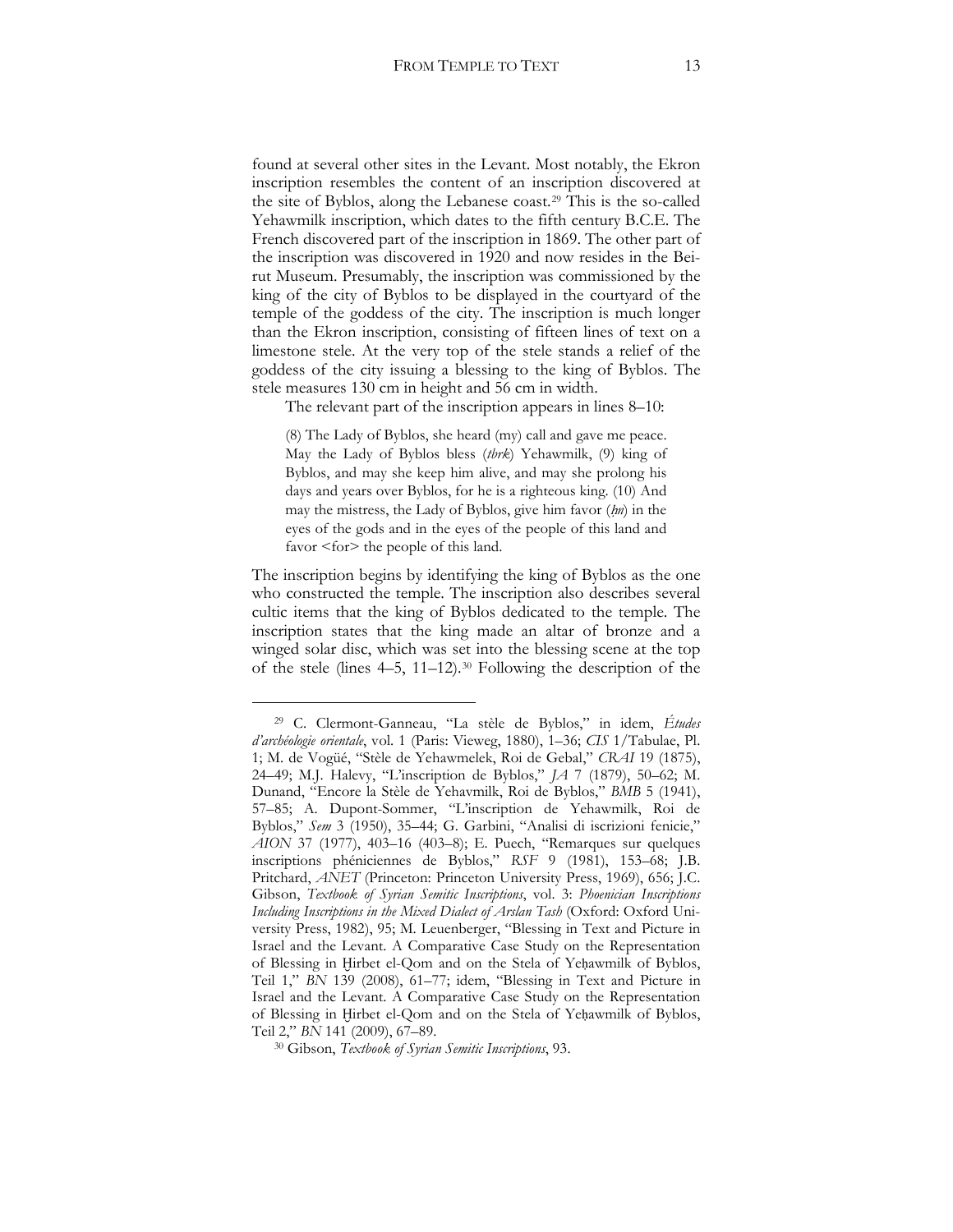dedicatory items, the inscription describes how the goddess of Byblos heard the king's plea and gave him peace. The last few lines of the inscription contain a blessing requesting the goddess of the city to "bless" the king and prolong his days.

The lexical parallels between this inscription and the priestly blessing are significant, even if not as obvious as the Ekron inscription. Similar to the priestly blessing, the Byblos inscription contains the verb *brk* (line 8) and has the deity as the subject of the verb. The request for the goddess of Byblos to keep the king alive and prolong his days is not thematically dissimilar to the request that the Israelite god "guard" or "keep" in the priestly blessing. Finally, the request for the goddess to give the king "graciousness/favor" (ḥ*n*) bears a lexical resemblance to the request in the priestly blessing for the Israelite god to "be gracious."

More relevant here is the observation that the Byblos inscription represents another instance of the practice of inscribing and displaying blessings in temple space. Similar to the Ekron inscription, the Byblos inscription draws attention to the importance that written blessings held as part of the dedication and décor of such space. To be sure, the inscription was not placed in the same location in the temple as the Ekron inscription. By contrast the Byblos inscription was erected and displayed in the courtyard of the temple of Byblos. But it is noteworthy that the Byblos inscription connects the description of the divine blessing to the king's construction of the bronze altar and the completion of the temple. That is, both the placement of the inscription in the courtyard of the temple at Byblos and the content of the inscription itself draw spatial connections between blessings, the altar of the deity, and the dedication of the building. In this way, the text of the Byblos inscription served as a textual microcosm of the spatial layout of the courtyard of the temple, by describing the altar, inscription, and dedication in the space of the stele.

The inscribed blessings attested at Ekron and Byblos described in this study evidence a strikingly different context for blessings than evidenced at the site of Ketef Hinnom. At Ketef Hinnom, a blessing formula with very close parallels to the priestly blessing of Num 6:24–26 appears on two silver amulets dating to the eighth-seventh centuries BCE. The amulets were discovered in a tomb complex just outside of the Old City of Jerusalem, indicating that versions of a blessing similar to that found in the priestly blessing may have held specific applications to concerns over death and the demonic realm in late Iron Age Judah.<sup>[31](#page-14-0)</sup> Although a number of studies have worked to elucidate the parallels between the blessing on the amulets and the text of Num 6:24–26, few of such studies have adequately emphasized the importance that the objects

 $\overline{\phantom{a}}$ 

<span id="page-14-0"></span><sup>&</sup>lt;sup>31</sup> On the importance of the mortuary context of the amulets, see most recently Schmidt, *The Materiality of Power*, 123–43.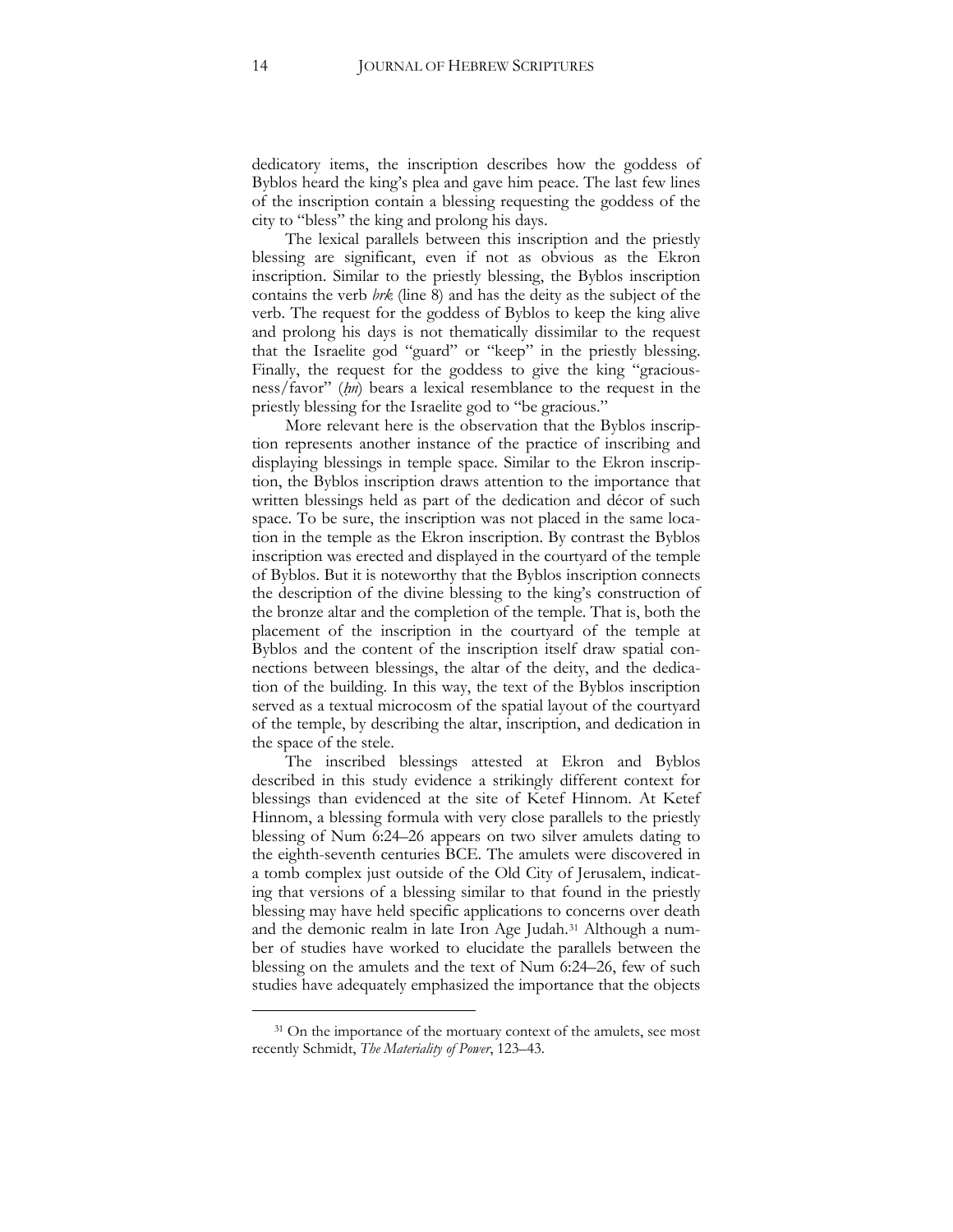hold in providing further testimony to the ritual significance that the writing of the blessing held in ancient Judah.[32](#page-15-0) This is because initial studies focused largely upon questions about the date of the objects and what their presumed date may indicate about the dating of the priestly blessing in the book of Numbers.[33](#page-15-1) But, I would argue that their larger significance lies in what they demonstrate about the importance of inscribing the blessing in a ritual space first, in the ritual space of an amulet and second, on the space of a body, and then third, in the space of a tomb.<sup>[34](#page-15-2)</sup> That is, the amulets give further testimony to the importance of having the blessing in written form, perhaps in the case of Ketef Hinnom, for the specific purpose of bodily protection in a mortuary context (i.e., burial, afterlife, etc.). In this way, the use of the blessing at Ketef Hinnom would appear to stand close to the use of the blessing formula in the late Iron Age tomb at Khirbet el-Qom[.35](#page-15-3) Although the blessing formula evidenced at Khirbet el-Qom does not parallel the priestly blessing formula as closely as the Ketef Hinnom amulets do, it speaks to the increasing function that *written*, or perhaps better *inscribed*, blessings held in mortuary contexts in late Iron Age Judah[.36](#page-15-4) Taken together, the blessings at Ketef Hinnom and Khir-

 $\overline{a}$ 

<span id="page-15-2"></span><sup>34</sup> On the importance of the Ketef Hinnom amulets as protective items for the body, see Stavrakopoulou, "Making Bodies," 532–53.

<span id="page-15-0"></span><sup>32</sup> For exceptions to this, see Smoak, *The Priestly Blessing in Inscription and Scripture*, 35–42.

<span id="page-15-1"></span><sup>33</sup> E. Waaler, "A Revised Date for Pentateuchal Texts? Evidence from Ketef Hinnom," *TynBul* 53 (2002), 29–55; H.N. Rösel, "Zur Formulierung des aaronitischen Segens auf den Amuletten von Ketef Hinnom," *BN* 35 (1986), 30–36; see also M. Haran, "The Priestly Blessing on Silver Plaques: The Significance of the Discovery at Ketef Hinnom," *Cathedra* 52 (1989), 77–89 [Hebrew]; K. Jaroš, "Die ältesten Fragmente eines biblischen Textes: Zu den Silberamuletten von Jerusalem," *AW* 28 (1997), 475–77.

<span id="page-15-3"></span><sup>&</sup>lt;sup>35</sup> For the original publication of the blessing inscription from Khirbet el-Qom, see W.G. Dever, "Iron Age Epigraphic Material from the Area of Khirbet el-Kôm," *HUCA* 40–41 (1969–70), 139–204. For subsequent discussion, see especially Zevit, *The Religions of Ancient Israel*, 259–70; idem, "The Khirbet el-Qôm Inscription Mentioning a Goddess," *BASOR* 255 (1984), 39–47; J.M. Hadley, "The Khirbet el-Qom Inscription," *VT* 37 (1987), 50–62; A. Lemaire, "Les inscriptions de Khirbet El-Qôm et l'ashérah de YHWH," *RB* 84 (1977), 595–608; Aḥituv, *Echoes from the Past*, 220–26; B. Margalit, "Some Observations on the Inscription and Drawing from Khirbet el-Qôm," *VT* 39 (1989), 371–78; M. Leuenberger, *Segen und Segenstheologien im alten Israel: Untersuchungen zu ihren religions- und theologiegeschichtlichen Konstellationen und Transformationen* (Zürich: TVZ, 2008), 138–55.

<span id="page-15-4"></span><sup>36</sup> For recent discussion of the Khirbet el-Qom blessing inscription, see Smoak, *The Priestly Blessing in Inscription and Scripture*, 52–58; also Schmidt, who notes, "the location of Yahweh's blessings at Ketef Hinnom becomes even more significant in the light of the Khirbet el-Qom inscriptions, which also exhibit a concern that Yahweh's blessings would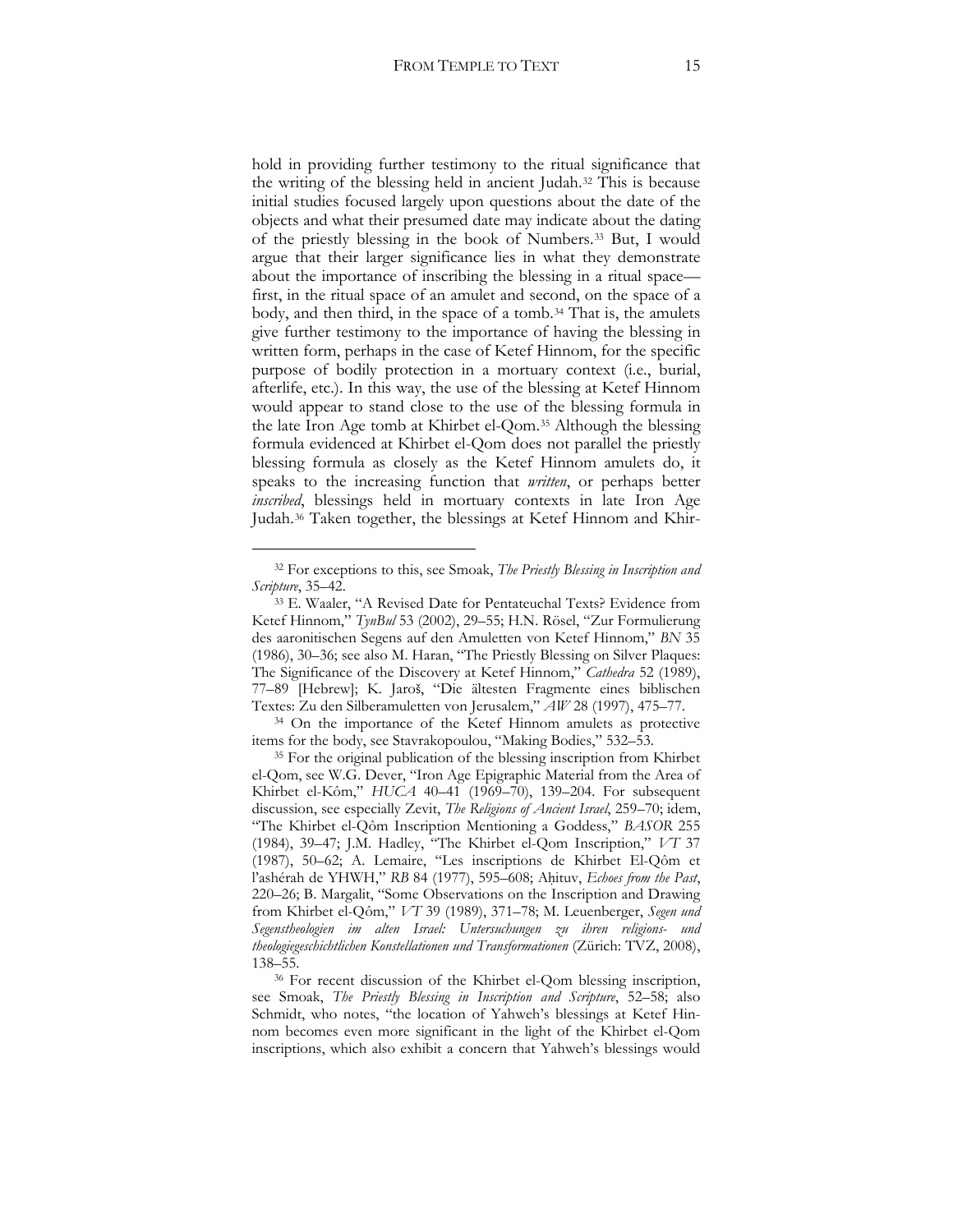bet el-Qom indicate that the ritual importance of the blessing in written form stretched beyond the ritual spaces of temples to the realms of tombs, bodies, and amulets.[37](#page-16-0)

#### **THE TEXTUAL MAPPING OF TEMPLE SPACE**

The Ekron and Byblos dedicatory inscriptions offer new insight into the question asked at the beginning of this study: what is the background and significance of the association that the book of Numbers draws between the priestly blessing and the descriptions of votive and dedicatory offerings? Or, if indeed the descriptions of the tabernacle in Numbers reflect aspects of the temple cult, is there external evidence that such blessings were incorporated into the physical spaces of other Iron Age temples? Past studies have largely focused upon certain perceived difficulties in this part of the book of Numbers by recourse to reconstructed stages of redaction. Knierim and Coats summarize this tendency well:

The best explanation for the diverse aspects and the uncoordinated relationship of the units in 5:1–10:10 is that this part in its present structure reflects to a large extent *the history of the growth of the text in successive accretions* in which, from situation to situation, new units involving important aspects were added (italics added).[38](#page-16-1)

While there should be little doubt over the composite nature of the text in question here, I contend that the inscriptions from Ekron and Byblos be used to encourage scholars to reflect more upon the influence that the memory of space may have had upon literary technique and organization. Certain perceived incongruities or difficulties in the text may only actually exist in the minds of scholars who approach the materials as if they must conform to scholarly paradigms of textual growth rather than memories of ritual space, ritual objects, and the ritualizing of text. We must remember, as Thomas Driver reminds us, that, "The point is not that scripture took the place of ritual, as some might imagine, but that ritual was modified so as to embrace the Torah texts and exalt them as sacred."<sup>[39](#page-16-2)</sup> Driver's statement should remind scholars to give more consideration to how the organization of literary materials in texts might have been motivated by the need to relocate, remember, and

 $\overline{\phantom{a}}$ 

extend into the grave and protect the deceased" (Schmidt, *The Social Matrix of Early Judean Magic and Divination*, 288).

<span id="page-16-0"></span><sup>&</sup>lt;sup>37</sup> See also the comments on this aspect of the blessing in R. Hendel, "Other Edens," in J.D. Schloen (ed.), *Exploring the Longue Durée: Essays in Honor of Lawrence E. Stager* (Winona Lake, IN: Eisenbrauns, 2009), 185–89.

<sup>38</sup> Knierim and Coats, *Numbers*, 33.

<span id="page-16-2"></span><span id="page-16-1"></span><sup>39</sup> T. Driver, *The Magic of Ritual: Our Need for Liberating Rites that Transform Our Lives and Our Communities* (San Francisco: Harper, 1991), 141.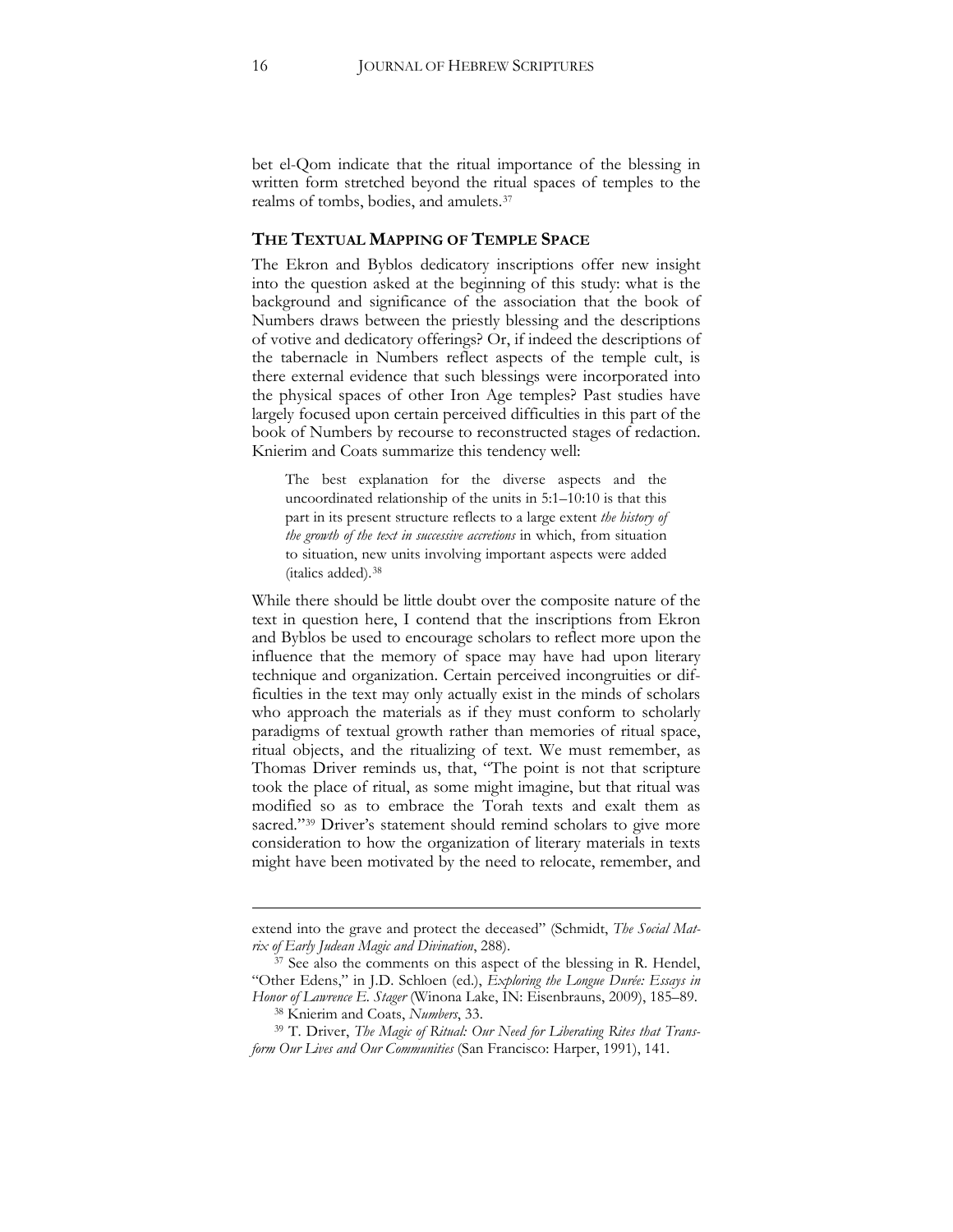transform certain rituals *and ritual objects* from the realm of ritual space to the realm of ritual texts.

An increasing number of studies have attempted to redefine the ways in which we think about the relationship between text and rituals as it relates to the composition, reception, and function of the Torah and other texts in the Hebrew Bible.[40](#page-17-0) These studies, however, have failed to address the influence that ritual space—*the place* of dedicatory inscriptions, votive inscriptions, etc.—might have exerted upon the shaping and organization of certain texts preserved in the Hebrew Bible.[41](#page-17-1) This is not to diminish the importance of observations on the redaction history of these chapters, but to suggest that the cultural memory of space might have been a significant factor in their shaping. In the specific case of these chapters of Numbers, given that we do not actually have any rituals preserved from ancient Israel or Judah, as Wesley J. Bergen notes, we might do well to consider how ritual spaces and the presence of blessings, curses, and other formulae in them may have influenced the shape or "literary organization" of certain biblical texts.[42](#page-17-2)

<span id="page-17-0"></span><sup>40</sup> See especially, J.W. Watts, *Ritual and Rhetoric in Leviticus: From Sacrifice to Scripture* (New York: Cambridge University Press, 2007); idem, "The Rhetoric of Ritual in Leviticus 1–7," in R. Rendtorff and R.A. Kugel (eds.), *The Book of Leviticus: Composition and Reception* (Leiden: Brill, 2003), 79–100; idem, "Using Ezra's Time as a Methodological Pivot for Understanding the Rhetoric and Functions of the Pentateuch," in T.B. Dozeman, K. Schmid, and B.J. Schwartz (eds.), *The Pentateuch: International Perspectives on Current Research* (Tübingen: Mohr Siebeck, 2011), 489–506; idem, "The Three Dimensions of Scriptures," in J.W. Watts (ed.), *Iconic Books and Texts* (London: Equinox, 2013), 9–32; B.D. Bibb, *Ritual Words and Narrative Worlds in the Book of Leviticus* (LHBOTS, 480; New York: T&T Clark, 2009); M.K. George, *Israel's Tabernacle as Social Space* (Atlanta: SBL Press, 2009); W.J. Bergen, "Studying Ancient Israelite Ritual: Methodological Considerations," *RC* 1 (2007), 579–86; W.K. Gilders, *Blood Ritual and the Hebrew Bible: Meaning and Power* (Baltimore, MD: Johns Hopkins University Press, 2004); A.K. de Hemmer Gudme, "How Should We Read Hebrew Bible Ritual Texts? A Ritualistic Reading of The Law of the Nazirite (Num 6,1–21), *SJOT* 23 (2009), 64–84; idem, "A Kind of Magic?," 149–67; F.H. Gorman, Jr., *The Ideology of Ritual: Space, Time and Status in Priestly Theology* (JSOTSup, 91; Sheffield: Sheffield Academic, 1990).

<span id="page-17-1"></span><sup>41</sup> For an exception to this, see George, "Socio-Spatial Logic and the Structure of the Book of Numbers," 23–43; idem, "Analyzing Embodied Space in Ancient Israel's Tabernacle: A Biblical Studies Perspective," in M.K. George and D. Pezzoli-Olgiati (eds.), *Religious Representation in Place: Exploring Meaningful Spaces at the Intersection of the Humanities and Sciences*  (Basingstoke: Palgrave Macmillan, 2014), 63–74.

<span id="page-17-2"></span><sup>42</sup> Bergen, "Studying Ancient Israelite Ritual: Methodological Considerations," 580.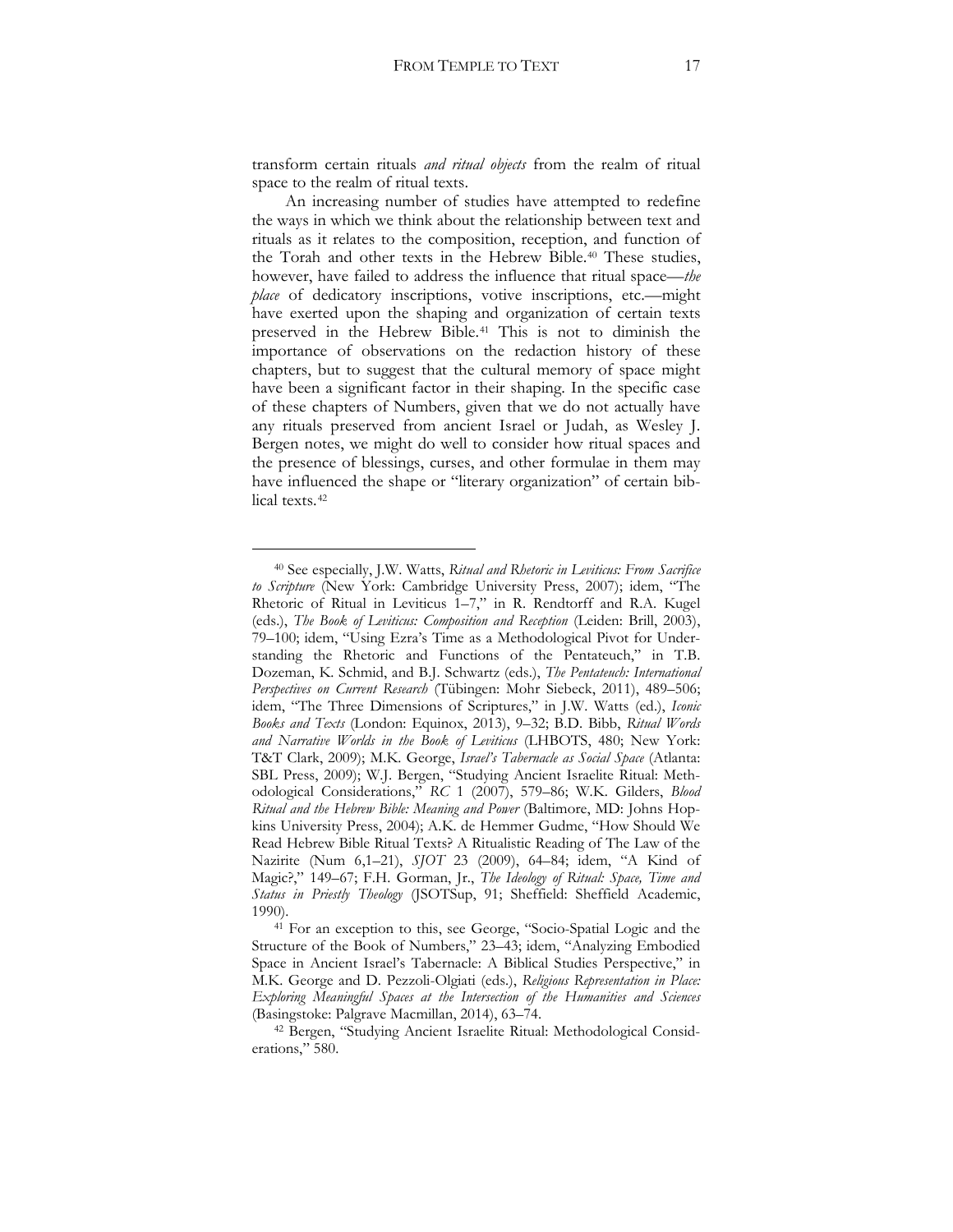I have argued that the incorporation of the priestly blessing in Numbers and its association with the law of the Nazirite and the dedication of the tabernacle altar might be productively examined against the background of dedicatory inscriptions, and their emplacement in temples. As such, we might reimagine these chapters as a literary archive preserving the different types of offerings that would have been associated with the dedication of temples and placed in courtyards and other rooms of temples (votive offerings, dedicatory inscriptions, dedicatory offerings, lampstands, "memorial offerings," silver trumpets, etc.). In a manner similar to the description of the different items of furniture that were placed in the tabernacle according to Exod 25:1–31:18, we might view the composition of Num 5:1–10:10 and the priestly blessing's location in the unit as an attempt to map spatially those offerings that were donated to deities and placed in the courtyard of temples in connection to dedication ceremonies.[43](#page-18-0)

Few studies have attended to the emphasis upon physical objects in the rituals described in Num 5:11–31 and 6:1–21. Both the ritual of suspected adulteress and the law of the Nazirite emphasize that the offerings brought to the altar are offerings of "remembrance" or "memorial offerings," which as Anne Katrine de Hemmer Gudme summarizes, were "intended to make Yahweh remember the worshipper."[44](#page-18-1) In a recent study on the tabernacle texts of Exodus, Gudme argued that the detailed description of the furniture and priesthood of the tabernacle might be understood through the lens of cultural memory.[45](#page-18-2) She argued that the descrip-

<span id="page-18-0"></span><sup>43</sup> For a description of the types of votive offerings discovered in such contexts, see R. Osborne, "Hoards, Votives, Offerings: The Archaeology of the Dedicated Object," *World Archaeology* 36 (2004), 1–10; J.P. Bodel, " 'Sacred Dedications': A Problem of Definitions," in J.P. Bodel and M. Kajava (eds.), *Dediche sacre nel mondo greco-romano. Diffusione, funzioni, tipologie*  (Acta Instituti Romani Finlandiae, 35; Rome: Institutum Romanum Finlandiae, 2009), 17–30; for a discussion of the meaning of the votive offerings, see A.K. de Hemmer Gudme, "Barter Deal or Friend-Making Gift? A Reconsideration of the Conditional Vow in the Hebrew Bible," in M. Satlow (ed.), *The Gift in Antiquity* (Oxford: Blackwell, 2013), 189–201; M. Satlow, "Giving for a Return: Jewish Votive Offerings in Late Antiquity," in D. Brakke, M. Satlow, and S. Weitzman (eds.), *Religion and the Self in Antiquity* (Bloomington: Indiana University Press, 2005), 91–108; J. van Baal, "Offering, Sacrifice and Gift," *Numen* 23 (1976), 161–78.

<span id="page-18-1"></span><sup>44</sup> A.K. de Hemmer Gudme, "Dyed Yarns and Dolphin Skins: Temple Texts as Cultural Memory in the Hebrew Bible," *Jewish Studies* 50 (2014), 1–14.

<span id="page-18-2"></span><sup>45</sup> Ibid. For other recent attempts to apply cultural memory theory to the study of the composition of the biblical texts, see especially R. Hendel, "Culture, Memory, History: Reflections on Method in Biblical Studies," in T.E. Levy (ed.), *Historical Biblical Archaeology and the Future: The New Pragmatism* (London: Equinox, 2010), 250–61.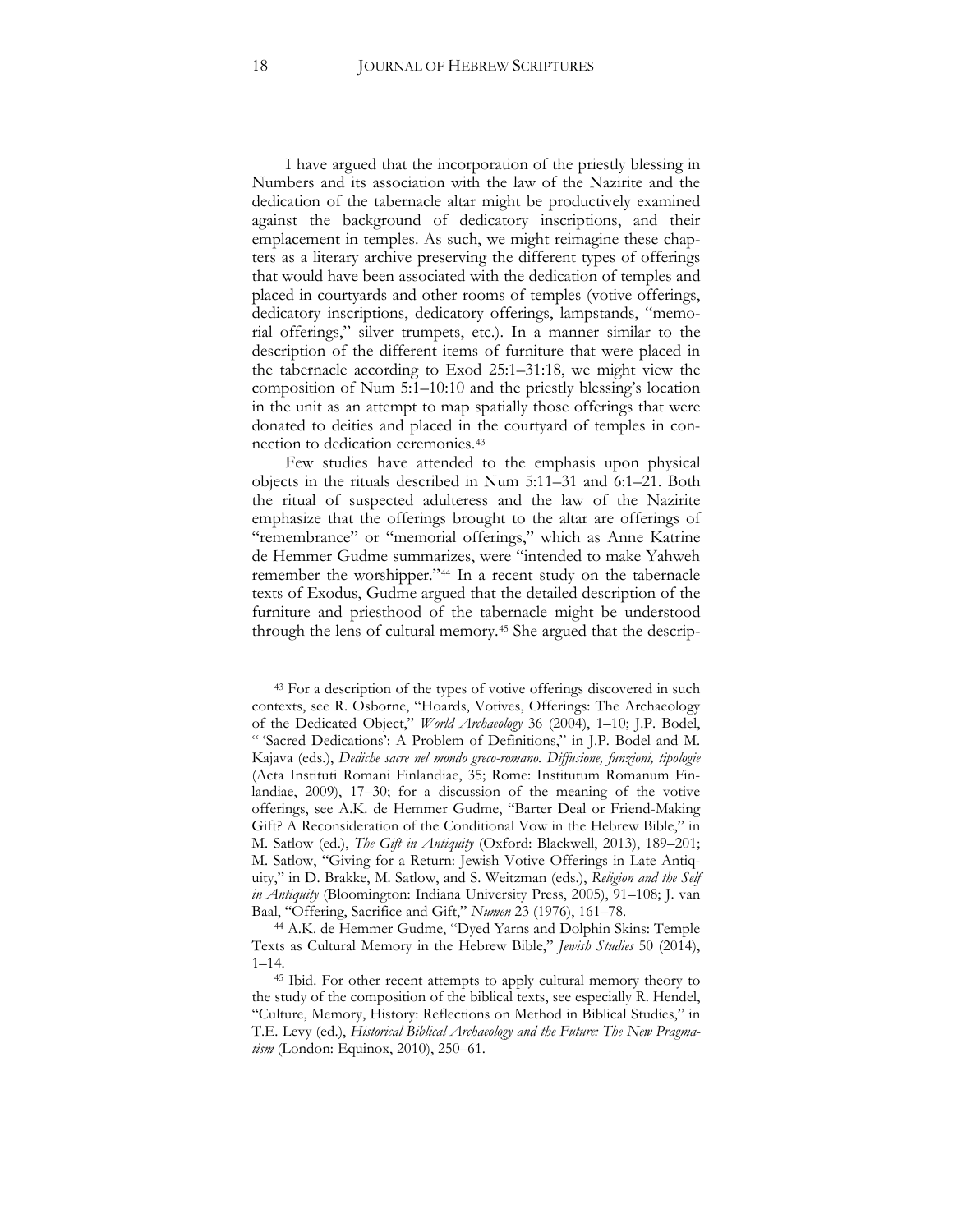tion of the tabernacle might be understood as a type of "memory bank" of the temple or a textual storehouse of sorts for the ritual competency of the priesthood, or a way of storing ritual efficacy in a textual space. In other words, the descriptions of such offerings are evocative of the types of votive and other objects that were brought and left by worshippers in temples. Indeed, Gudme's observations remind us that it is not solely the "memory" of space and objects that may have motivated the composition of these chapters, but the interest to relocate their ritual function in new settings. Hence, we must nuance our use of the term "memory" as we apply it to the description of these texts. It is not that the text replaced the ritual function of these inscribed and other objects, but rather that the text became a new place in which to embed, encode, and reimagine their ritual character.

I would argue that Gudme's observations form a heuristic tool for understanding what the inclusion of the priestly blessing in the text of Numbers achieved. While it is tempting to see the instructions for the blessing as reflecting an oral performance, as many studies argue, we should also consider the possibility that its appearance in the text of Numbers reflected the importance that inscribed or written blessings held in temple spaces. In other words, the writing/placement/contextualizing of the blessing in Numbers *ritualized* its power within a new physical and performative context by re-contextualizing the significance of its written-*ness*  from the realm of the temple to the realm of a text. As Gudme notes, "The preservation of a written down ritual is just as good as the performance of it."[46](#page-19-0) Indeed, given that we have written blessings discovered in temple space in the ancient Levant, we should be drawn to ask how the writing of the priestly blessing within the text of Numbers could have been an appropriation and adaptation of this practice. In other words, evidence of physical blessings set within the spaces of temples should force us to reevaluate our concern to see the writing of the blessing as reflective of an oral performance as opposed to a written performance. It is, after all, the text of Numbers that constructs a memory of the blessing as an oral recitation of the priesthood.

Seen in this light, this aspect of the text may indicate that we should reconsider the conceptions that we bring to discussions of the composition of a text such as Numbers. We might use the inscriptions from Ekron and Byblos—and the corpus of votive inscriptions—to reevaluate the ways in which scholars have explained the composition of this section of the book and suggest that it may be better approached as a type of "remembering," "preserving," and "mapping" of the space of the furniture found and the objects offered in such temples. The royal dedicatory inscriptions such as those found in Ekron and Byblos attracted other

<span id="page-19-0"></span><sup>46</sup> Ibid., 13.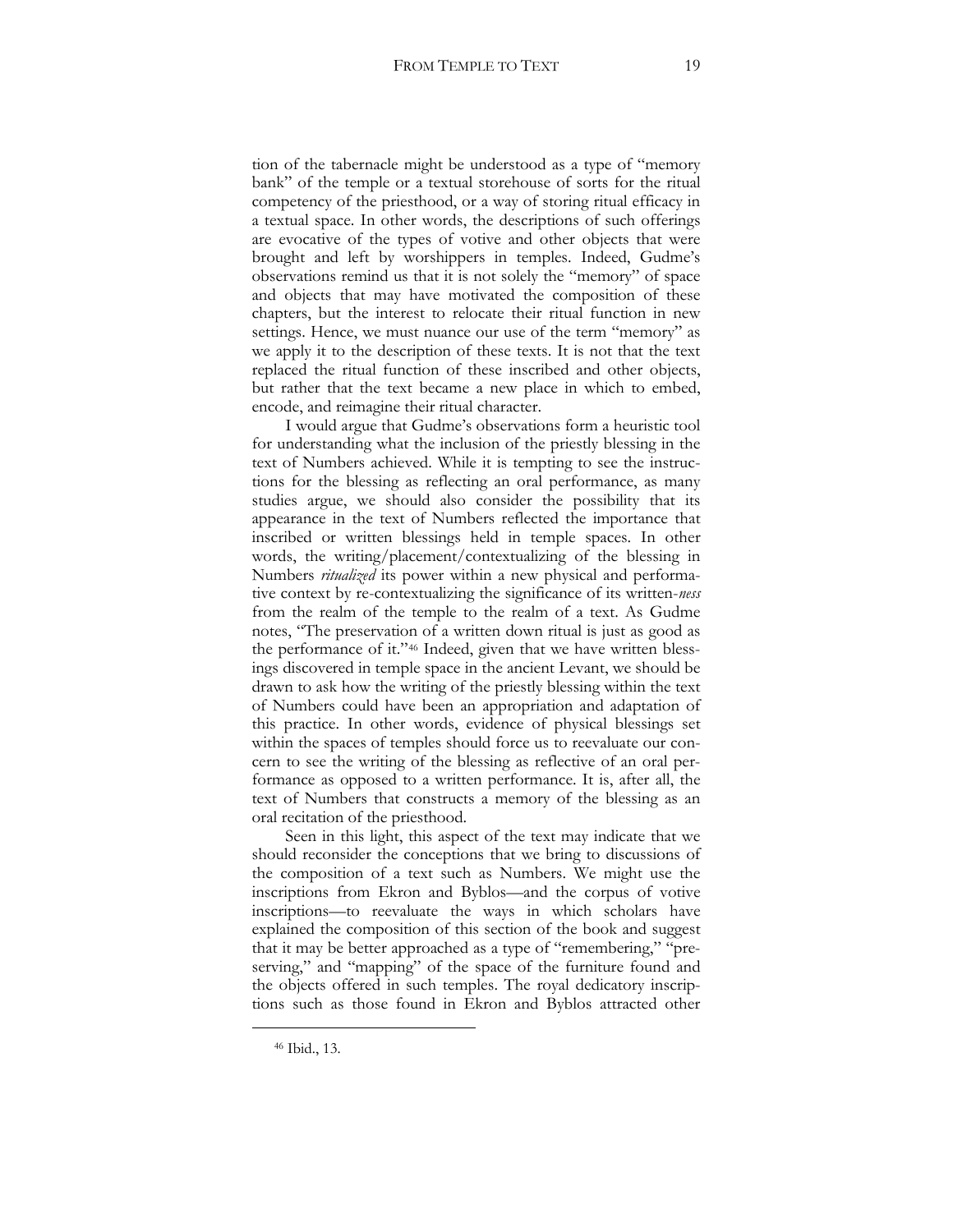dedicatory inscriptions offered to the deity by worshippers, and that these "smaller" dedicatory offerings, in certain cases, contained small inscriptions themselves. Quite a number of such votive or dedicatory offerings are known from a variety of temples excavated in the Levant and wider Near Eastern world and one of the more common features of such objects is the presence of inscribed formulae on their surfaces[.47](#page-20-0) In the West Semitic inventory of such dedicatory and votive offerings, it is precisely the word "bless" that occurs most frequently on such objects.[48](#page-20-1) The presence of such dedicatory or votive offerings in other Iron Age temples in the Levant provides a possible context for understanding the back-

<span id="page-20-0"></span><sup>47</sup> See especially A.K. de Hemmer Gudme, *Before the God in this Place for Good Remembrance: A Comparative Analysis of the Aramaic Votive Inscriptions from Mount Gerizim* (BZAW, 441; Berlin: de Gruyter, 2013); J.F. Healey, " 'May He Be Remembered for Good': An Aramaic Formula," in K.J. Cathcart and M. Maher (eds.), *Targumic and Cognate Studies: Essays in Honour of Martin McNamara* (JSOTSup, 230; Sheffield: Sheffield Academic, 1996), 177–86; M. Lidzbarski, *Handbuch der nordsemitischen Epigraphik nebst ausgewählten Inschriften*, vol. 1: *Text* (Weimar: Verlag von Emil Felber, 1898), 165–69. For examples from Mesopotamia, see W.W. Hallo, "Letters, Prayers, and Letter-Prayers," in D. Krone (ed.), *Proceedings of the Seventh World Congress of Jewish Studies (1977)*, vol. 2: *Studies in the Bible and the Ancient Near East* (Jerusalem: World Union of Jewish Studies, 1981), 25– 26.

<span id="page-20-1"></span><sup>48</sup> For examples, see especially the corpus of Punic votive inscriptions and Phoenician dedicatory inscriptions, which very frequently contain or conclude with blessing formulae. For examples and discussion of the Punic materials, see K. Jongeling, "The Concluding Formulae in Punic Votive Inscriptions," *DS-NELL* 4 (1999), 39–79. For discussion of the Phoenician dedicatory inscriptions, see W. Röllig, "The Phoenician Language: Remarks on the Present State of Research," in P. Bartoloni (ed.), *Atti del I congresso internazionale di studi fenici e punici, Roma 5*–*10 Novembre 1979* (Collezione di studi fenici, 16; Rome: Consiglio Nazionale delle Ricerche. Istituto per la civiltà fenicia e punica, 1983), 375–85 (383–84); K.J. Baranowski, "A Blessing in The Phoenician Karatepe Inscription?," *JSS* 60 (2015), 317–30; M.L. Barré, "An Analysis of the Royal Blessing in the Karatepe Inscription," *MAARAV* 3 (1982), 177–94 (180–81); Gibson, *Textbook of Syrian Semitic Inscriptions*, 43; R. Marcus and I.J. Gelb, "The Phoenician Stele Inscription from Cilicia," *JNES* 8 (1949), 116–20 (117– 18). Importantly, Baranowski notes that the verbal form *ybrk* in the Phoenician inscriptions is typical of the dedicatory genre as opposed to the perfect form *wbrk*, which is more common to the genre of the royal inscription (Baranowski, "A Blessing in the Phoenician Karatepe Inscription," 328). For a discussion of the blessing formula in the Azitawada inscription, see especially A. Schade, *A Syntactic and Literary Analysis of Ancient Northwest Semitic Inscriptions* (Lewiston, NY: Mellen, 2006), 47–48; K.L. Younger, Jr., "The Phoenician Inscription of Azatiwada: An Integrated Reading," *JSS* 43 (1998), 11–47 (13–18). For a summary and discussion of references to blessings in later Hebrew and Aramaic dedicatory and votive inscriptions, see Gudme, *Before the God in This Place*, 127–54.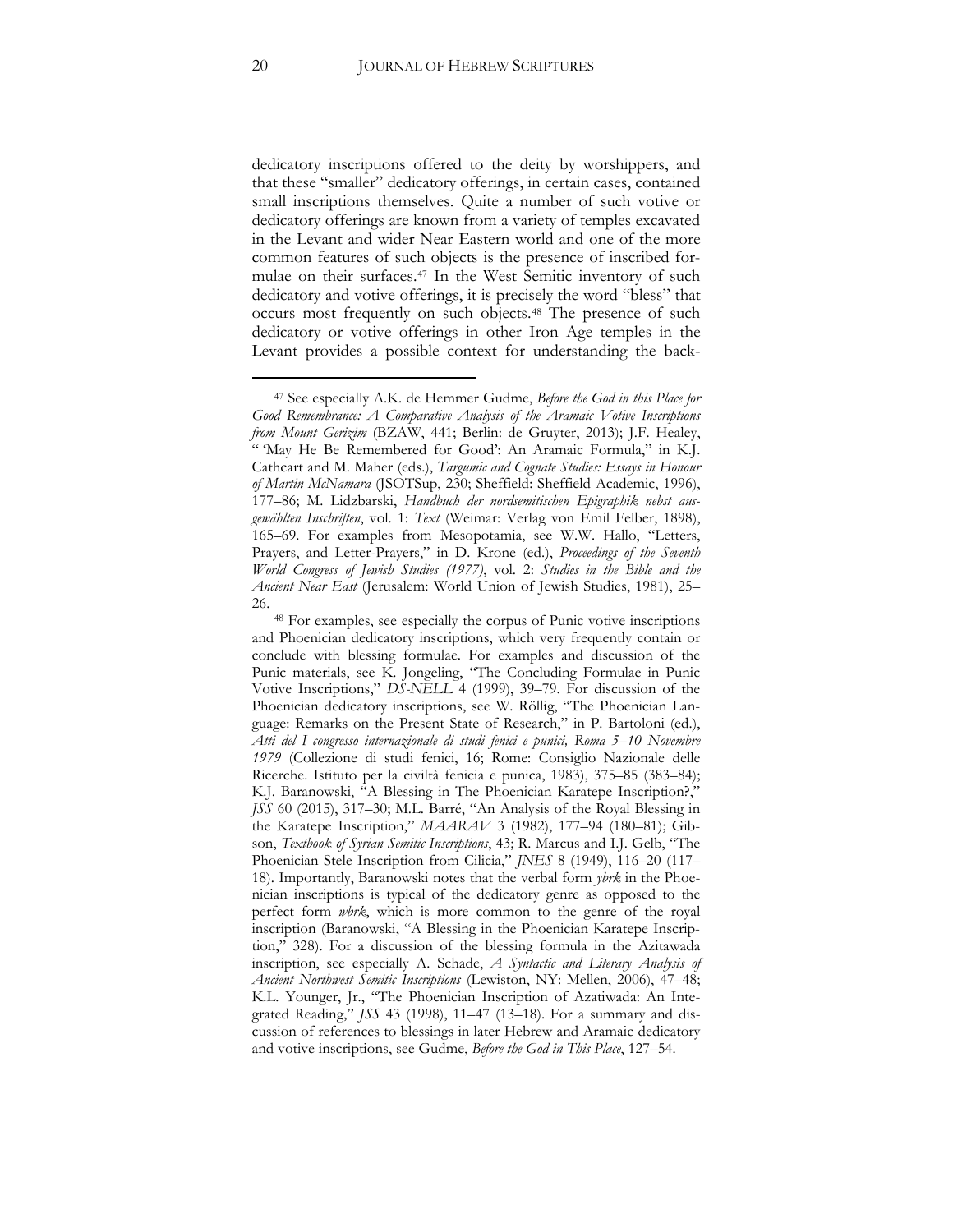ground of both the description of the Nazarite bringing votive offerings to the altar in 6:1–21 as well as the description of the tribal leaders of Israel bringing dedicatory offerings to the altar in Num 7:1–88[.49](#page-21-0)

I do not mean to suggest here that the tabernacle texts recalled any one specific space, i.e., a temple. Rather, I contend that the editing or shaping of Num 5:1–10:10 drew upon cultural memories of temple space and the memory of the place that objects held in this space.<sup>[50](#page-21-1)</sup> Such a space was then mapped in the realm of the text of Numbers. In other words, the space of the text of Num 5:1–10:10 formed an anthology of sorts of the memory of the ritual space of temples in the Iron Age Levant. And, the "remembering" of such spaces may have included the role that inscribed blessings held in such spaces. Such a context clarifies why the instructions for the priestly blessing were connected to the descriptions of offerings of the Nazirite and the description of the bringing of dedicatory offerings to the altar in the book of Numbers. The proximity that the editors of Numbers drew between the priestly blessing and the votive offering of the Nazirite and description of dedicatory offerings by the tribal leaders mimicked the spatial connections that existed between such artifacts and rituals in temple space in the Iron Age Levant. While past studies have noted the reciprocal relationship that would have existed between the oral performance of blessings and the giving of votive offerings, I would argue that their proximity in the text of Numbers might just as well reflect the physical space that they shared in temples.

<span id="page-21-0"></span><sup>49</sup> Levine has argued that the list of dedicatory offerings in Num 7:1– 88 closely mimics the form of archival lists of votive offerings known from northwest Semitic texts. His study showed that 7:1–88 likely reflected to a large extent the *realia* of the written archival lists of votives gifts that would have been placed in Levantine temples during the Iron Age. As noted above, however, I suggest that we take Levine's observations a step further and consider the spatial relationship that would have existed between such votive or dedicatory gifts and the main dedicatory inscription of a temple. The bringing of votive or dedicatory gifts to the temple would have in certain cases resulted in physical proximity between the main dedicatory inscription in the wall or courtyard of the building and the deposit or collection of such offerings (B. Levine, "The Descriptive Tabernacle Texts of the Pentateuch," *JAOS* 85 [1965], 307–18).

<span id="page-21-1"></span><sup>50</sup> For further on the concept of cultural memory, see S. Hübenthal, "Social and Cultural Memory in Biblical Exegesis: The Quest for an Adequate Application," in P. Carstens, T.B. Hasselbalch, and N.P. Lemche (eds.), *Cultural Memory in Biblical Exegesis* (PHSC, 17; Piscataway, NJ: Gorgias, 2012), 175–99; M.B. Hundley, "The Way Forward is Back to the Beginning: Reflections on the Priestly Texts," in E. Ben Zvi and C. Levin (eds.), *Remembering and Forgetting in Early Second Temple Judah* (Tübingen: Mohr Siebeck, 2012), 209–24.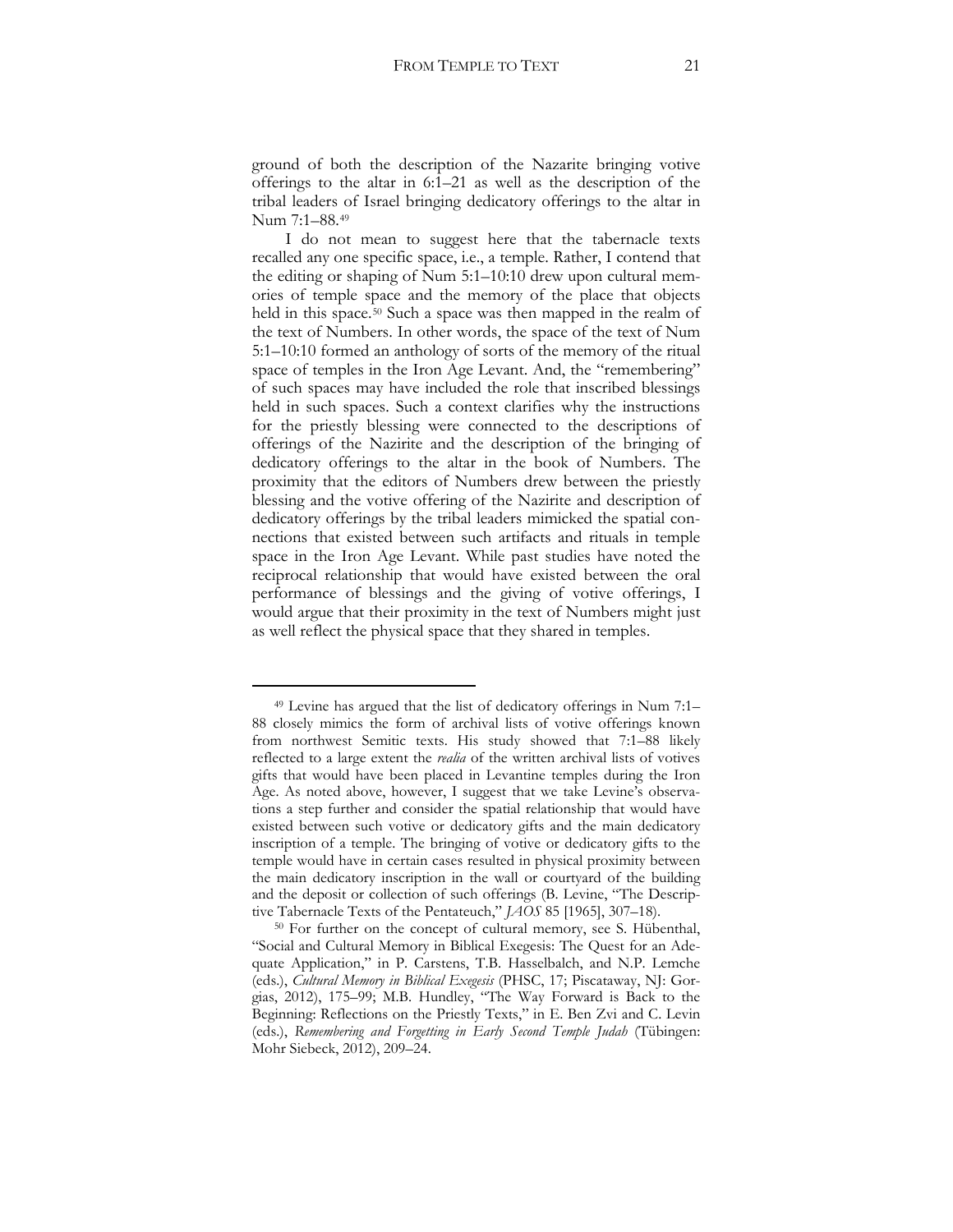I might further suggest that even if the texts do not have a physical object in mind in every case (i.e., an inscribed blessing), the memory of the physical proximity that such votive inscriptions, dedicatory inscriptions, and other objects shared in temple space may have formed a significant influence in the literary connection that is drawn between them in the book of Numbers. In order words, the ritual reciprocal relationship that existed between altars, dedicatory inscriptions, and votive offerings might explain their literary proximity in the realm of the text of 5:1–10:10. Indeed, we might push this further to suggest that the "remembering" aspect of such votive objects was a significant factor in the decision to describe, recall, remember, and textualize them in a material space. The reassembling of the objects and blessings in the textual space of Numbers moved their ritual significance from the realm of "inscribed" to "described" votive offerings.<sup>[51](#page-22-0)</sup> But the description of the objects in the realm of the text may still be understood as a type of "indexing" of memory even though such indexing was qualitatively different than the placement of an object in the space of a temple. By describing the blessing and surrounding rituals of dedication and offerings, the text of Numbers still "indexed" the objects and as a result caused them to be remembered, albeit in a new space.

This is not to argue that the spatial mapping evident in this section of Numbers reflected the *realia* of a specific temple, as I noted above. Instead, I would emphasize that the inscriptions discussed in this study warrant a conclusion that these chapters of Numbers might be viewed as a location in which the types of artifacts found in the courtyards of Levantine temples could be displayed in the space of a text. The text of Num 5:1–10:10 became an anthology of sorts, capturing the memory of temple space in the ancient Levant.[52](#page-22-1) The instructions for the priestly blessing in Num 6:22–27 were located next to the description of the dedication of the altar (7:1–88), the description of the Nazirite's votive offering (6:1–21), and the description of the lampstands (8:1–4) because blessings were placed (and offered) next to such physical offerings in such spaces. As Jeffrey Tigay succinctly observes, "The divine

 $\overline{\phantom{a}}$ 

<span id="page-22-0"></span><sup>&</sup>lt;sup>51</sup> On the importance of the concept of "remembrance" in the priestly materials, see A.K. de Hemmer Gudme, "Out of Sight, Out of Mind? Dedicatory Inscriptions as Communication with the Divine," in C.L. Crouch, J. Stökl, and A.E. Zernecke (eds.), *Mediating between Heaven and Earth: Communication with the Divine in the Ancient Near East* (London: T&T Clark, 2012), 9–10.

<span id="page-22-1"></span><sup>52</sup> For a similar argument about the description of the tabernacle in Exod 25–31, see P. Carstens, "The Torah as Canon of Masterpieces: Remembering in Archives," in P. Carstens, T.B. Hasselbalch, and N.P. Lemche (eds.), *Cultural Memory in Biblical Exegesis* (PHSC, 17; Piscataway, NJ: Gorgias), 309–23.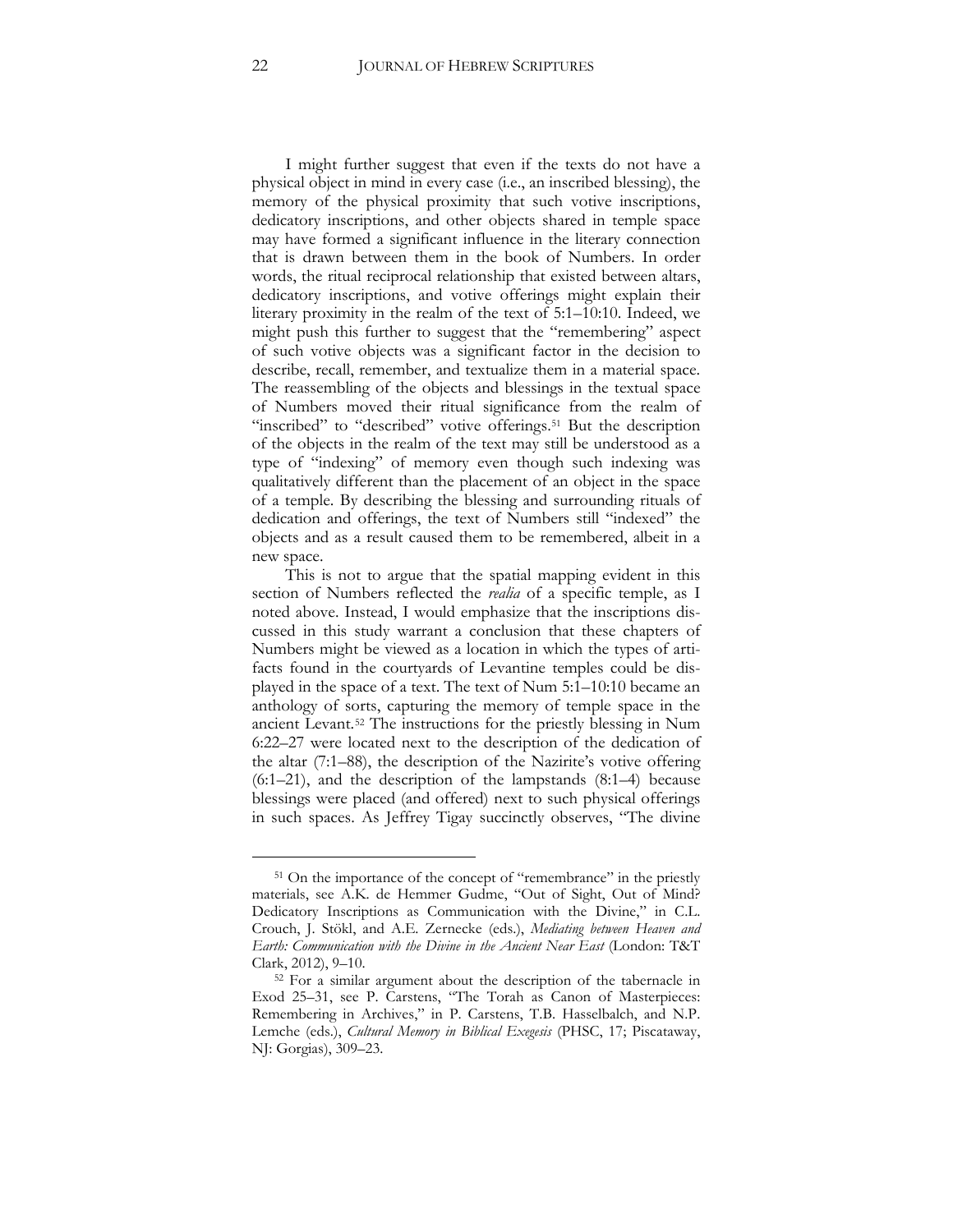favors requested in the Priestly Benediction—blessing, protection, favor, and wellbeing—are typical of the types of favors requested in *votive inscriptions*" (italics mine).[53](#page-23-0) That is, the bringing of votive or dedicatory gifts to the temple would have in certain cases resulted in physical proximity between the main dedicatory inscription in the wall or courtyard of the building and the deposit or collection of such offerings.[54](#page-23-1) Here, I would take Levine's observations one step further and argue that the displaying and describing of the votive and dedicatory offerings on both sides of the instructions for the priestly blessing in Numbers mimicked the spatial and ritual relationship that such objects shared with blessings, both oral and written, in temple space. Indeed, the tangible blessings found in such spaces press us to consider that it was the very memory and ritual significance of the written-*ness* of the blessings, not the recording of its past use as a oral recitation, that motivated its inclusion in the text of Numbers.

#### **CONCLUSION: THE PRIESTLY BLESSING AND TEXTUAL SPACE**

 $\overline{\phantom{a}}$ 

The present study has attempted to provide an alternative way to approach the location and function of the priestly blessing within the composition of the book of Numbers. The inscribed blessings from Ekron, Byblos, and Ketef Hinnom have been used to problematize the appearance of the priestly blessing in Numbers in order to reframe the ways in which we view its placement within Num 5:1–10:10. I have argued these inscriptions warrant a conclusion that the location of the priestly blessing next to the description of the dedicatory offerings is explained by the close spatial relationship that existed between inscribed blessings and dedicatory offerings in temple space in the Iron Age Levant. As a result, the organization of these materials in the book of Numbers met the conventions of temple ritual space in important respects, which required that blessings and dedications occupy the same space,

<span id="page-23-1"></span><span id="page-23-0"></span><sup>53</sup> As Tigay succintly observes in "The Priestly Reminder Stones," 344. <sup>54</sup> As Gudme notes regarding the space of the Gerizim temple, "Just as the dedicatory inscription is placed in the wall surrounding the inner sanctuary in the immediate proximity of the deity, so is the worshipper by means of a proxy brought to the deity's attention and is therefore granted good remembrance 'before the god in this place.' The request of the worshipper to be remembered favourably by the deity is effected by the materiality of the dedicatory inscription" (Gudme, "Out of Sight, Out of Mind?," 11). Although Gudme's observations are directed toward an interpretation of the Gerizim temple, there is no reason to doubt that a similar situation for the temples at Ekron and Byblos. And, I would argue here, that the space that such objects shared in temples might be invoked as a way to understand the spatial mapping of the materials in Num 5:1– 10:10.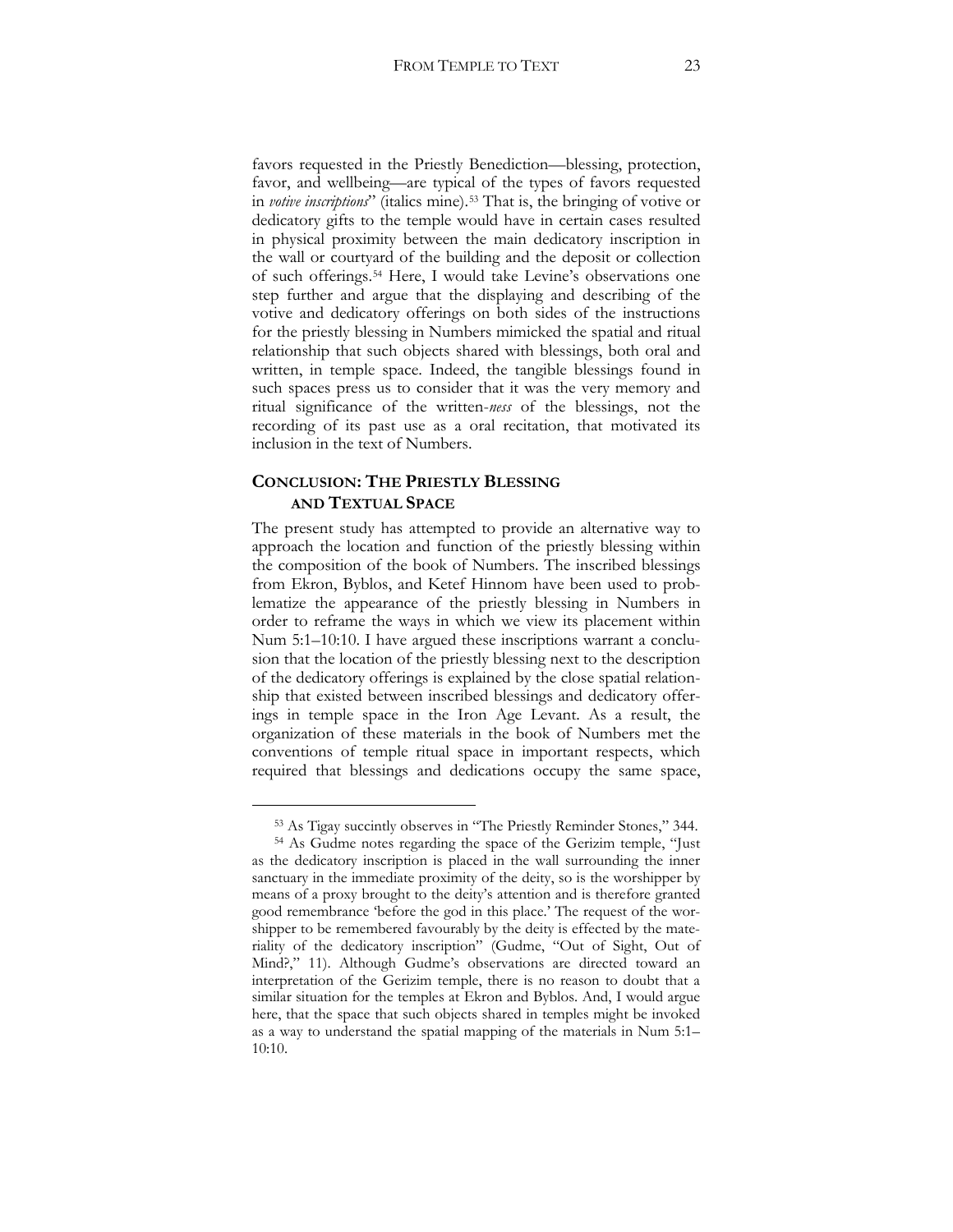whether in the realm of temple or text. In this way, we might see the writing and placement of the priestly blessing (and surrounding materials) in Numbers as an echo of the role that priests or other persons played in the ritual installation of dedications and blessings in temple spaces.

The text of Numbers formed an innovative space in which the ritual authority of the priestly blessing could be located or given new ritual expression. We should avoid the temptation to see the relocation of the blessing from the realm of temple space to textual space as a reduction of its perceived ritual importance or efficacy. Instead, the present study has sought to emphasize that the textualization of the blessing in the space of Numbers represented an important modification or re-contextualization of its ritual importance. But we should not overlook the importance that the appeal to or mapping of the temple space in the realm of the text played in preserving and recontextualization its ritual significance and the ritual authority of those who used the blessing. Indeed, as Maurice Halbwachs showed, space provides one of the more significant venues through which collective memory is preserved, transmitted, and constructed.[55](#page-24-0) Indeed, we might suggest that the recollecting of the blessing's "place" in temple space in the text of Numbers heightened its ritual legitimacy for the priesthood and community.[56](#page-24-1) By locating the blessing within the legal material in Numbers, the editors of the text constructed a collective memory of the association that the blessing had with the temple in Jerusalem.

In this way, the association that the text of Numbers draws between the blessing and the sons of Aaron represents a major difference between the inscribed blessings described above. The instructions for the blessing in Num 6:22–27, compared to its use at Ketef Hinnom and compared to the use of similar blessings in dedicatory inscriptions, highlight its performative function as an oral blessing spoken by the priests. This emphasis upon the spoken

<span id="page-24-0"></span><sup>55</sup> M. Halbwachs, "Space and Collective Memory," in L.A. Coser (ed. and trans.), *On Collective Memory* (Heritage of Sociology Series; Chicago: University of Chicago Press, 1992), 52–53. For further on the spatial aspect of collective or cultural memory, see P.H. Hutton, *History as an Art of Memory* (Hanover/London: University of New England, 1993), 75–84; P. Burke, *Varieties of Cultural History* (Ithaca, NY: Cornell University Press, 1997), 48.

<span id="page-24-1"></span><sup>56</sup> See Watts, "Ritual Legitimacy and Scriptural Authority," 416; see especially his comments, ". . . it was the authority of the Jerusalem temple's ritual traditions that established the Pentateuch's prestige. That authority was grounded in the assertion that the priests were practicing the ancient ritual traditions for that local cult. The validity of that claim was defended by invoking a book that claimed to be much older than the disruptions in cult practice caused by the destruction of the first temple and the Babylonian exile."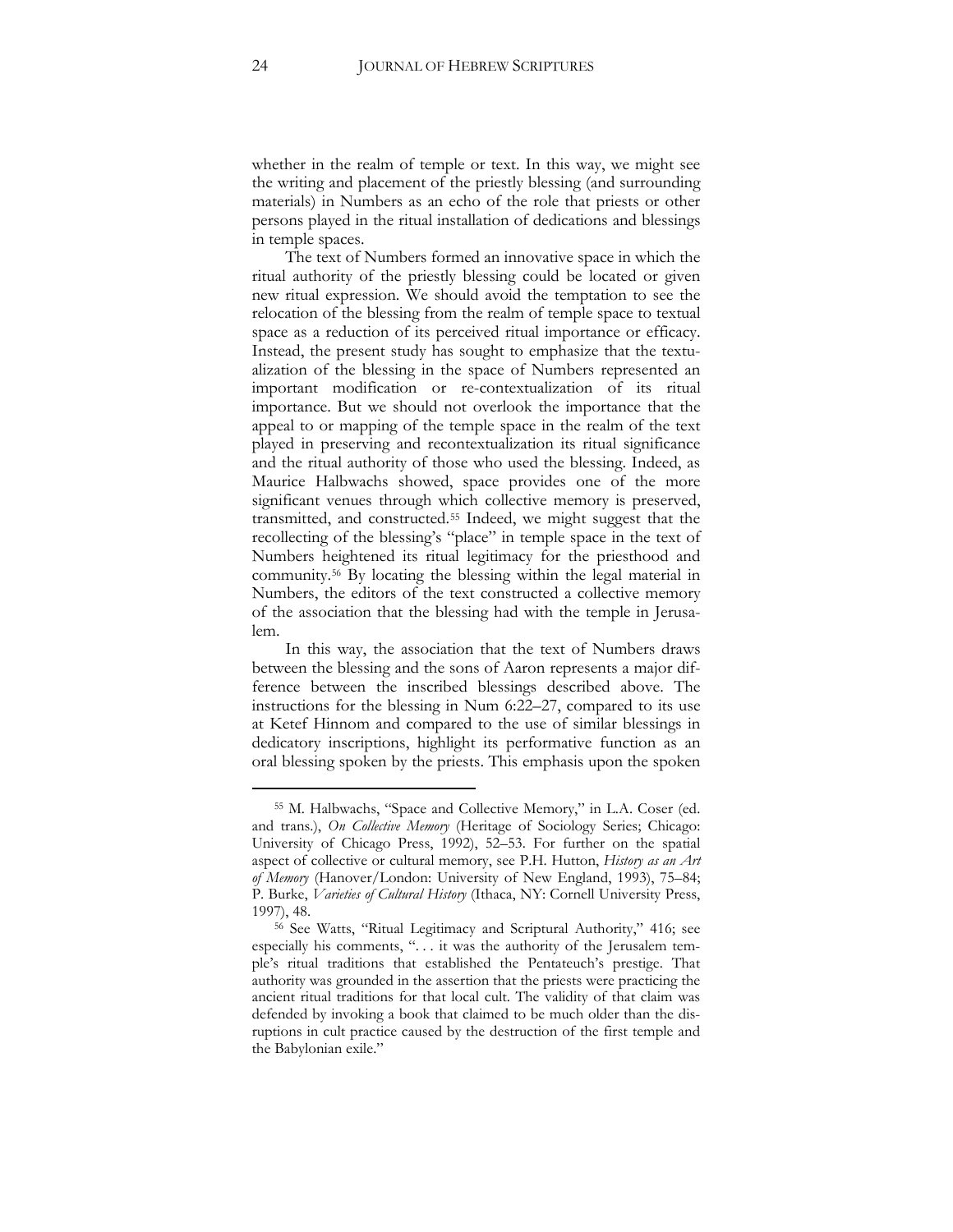performance of the blessing also aligned its ritual character with the other legal material found in Num 5:1–6:27 (see especially the law of the suspected adulteress in 5:11–31). As several studies have noted, the instructions in this pericope highlight the role of the priests as experts in the use of words.[57](#page-25-0) And, this linking of the blessing with the priesthood rather than the temple paved the way for its continued use in the community outside of the context of a temple. Indeed, we should not overlook the importance that such an association would have had for the priesthood's legitimacy as heirs to temple rituals. By embedding the blessing within instructions to the sons of Aaron, the text of Numbers advanced the legitimacy of the priesthood.[58](#page-25-1) In addition, the connection that the text of Numbers established between the blessing and the sons of Aaron served to reinforce notions that its performative power stemmed from the divine and the priesthood rather than its setting in the temple.

Moreover, we should emphasize here that the textualization of the blessing in Numbers not only *reflects* the use of blessings in temples in the Iron Age Levant, but that it *constructs* a collective memory of the association of blessings with *temple space*. That is, the text of Numbers recalls the blessing in association with the temple and the priesthood rather than in association with the tomb. This is not to suggest that the written blessing in Numbers is a copy or reflection of a specific written blessing in an Israelite or Judean temple, but to emphasize that the written*-ness* of the blessing in the text of Numbers reflects the cultural memory of the ritual significance *and* the ritual space that inscribed blessings held in Iron Age Levantine temples. In this way, the space of the text of Numbers served as a location in which the editors of the book could create an idealized temple of the past, which was an anthology of sorts of the physical aspects of temple space in the Levant. By setting the blessing between the law of the Nazarite and the description of the dedicatory offerings the editors of Numbers recreated the audiences of the blessings within the space of this idealized temple of the past. Just as the ritual acts of bringing votive and dedicatory offerings to temples served as an "indexes" to the memory of visits to such spaces, we might view the descriptions of such "physical objects" (dedicatory offerings, votive offerings, well-being offerings) in the space of the text as a way to index the memory of the space or event, or as a way to textualize what the book of Numbers itself refers to as a "remembrance" (see Num 10:10).<sup>[59](#page-25-2)</sup>

<sup>57</sup> Smoak, *The Priestly Blessing in Inscription and Scripture*, 70–75.

<span id="page-25-2"></span><span id="page-25-1"></span><span id="page-25-0"></span><sup>58</sup> For a similar line of thought concerning the role that the ritual legislation of the Torah played in legitimizing the sons of Aaron, see J.W. Watts, "Scripturalization and the Aaronide Dynasties," *JHS* 13 (2013), 1– 15.

<sup>59</sup> On the concept of "indexing" material objects, see especially A.